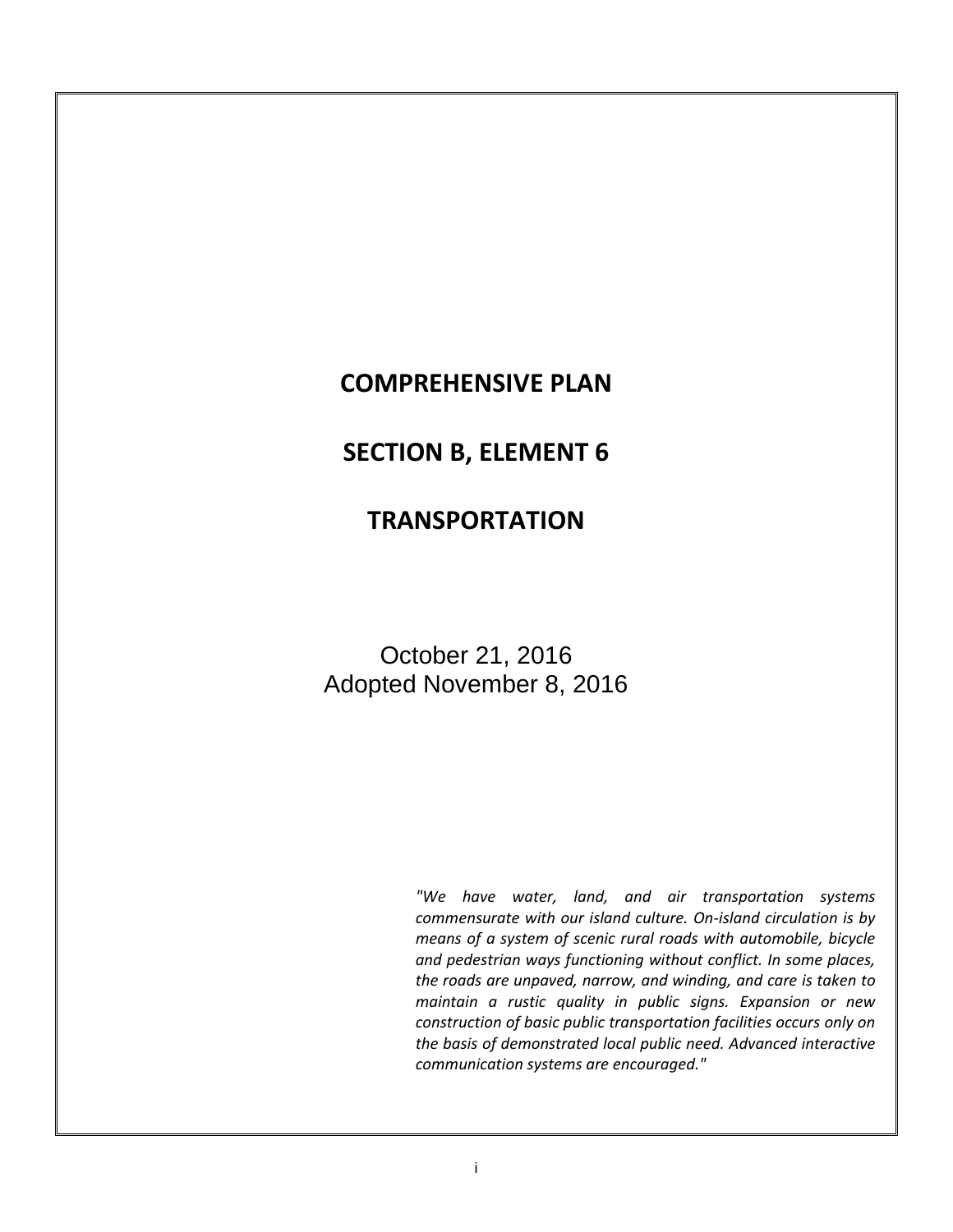# **ELEMENT 6**

# **TRANSPORTATION**

# **TABLE OF CONTENTS**

| 6.1   | <b>INTRODUCTION</b>                                                                      |
|-------|------------------------------------------------------------------------------------------|
| 6.1.A |                                                                                          |
| 6.1.B |                                                                                          |
| 6.1.C | Relationship to Plan Elements, Consistency with Adjacent Jurisdictions and Regional Plan |
| 6.2   | <b>GENERAL TRANSPORTATION GOALS AND POLICIES</b>                                         |
| 6.2.A |                                                                                          |
| 6.2.B |                                                                                          |
| 6.2.C |                                                                                          |
| 6.2.D | Communications and Information Technology Goals and Policies12                           |
| 6.2.E |                                                                                          |
| 6.3   | AIR TRANSPORTATION GOALS AND POLICIES                                                    |
| 6.3.A |                                                                                          |
| 6.4   | <b>MARINE TRANSPORTATION GOALS AND POLICIES</b>                                          |
| 6.4.A |                                                                                          |
| 6.4.B |                                                                                          |
| 6.4.C | Policies for County Docks, Barge Landing Sites, Ramps and Associated Parking Areas22     |
| 6.5   | <b>LAND TRANSPORTATION GOALS AND POLICIES</b>                                            |
| 6.5.A | Policies for Road Classification, Right-of-Way, Design and Construction25                |
| 6.5.B | Policies for Driveway Approaches to County Roads, Setbacks, and Maintenance 26           |
| 6.5.C |                                                                                          |
| 6.5.D |                                                                                          |
| 6.5.E |                                                                                          |
| 6.5.F |                                                                                          |
| 6.5.G |                                                                                          |
| 6.6   | INTERGOVERNMENTAL AND REGIONAL COORDINATION GOALS AND POLICIES31                         |

See APPENDIX 6 for Transportation Facilities Inventory, LOS Analysis and Financial Analysis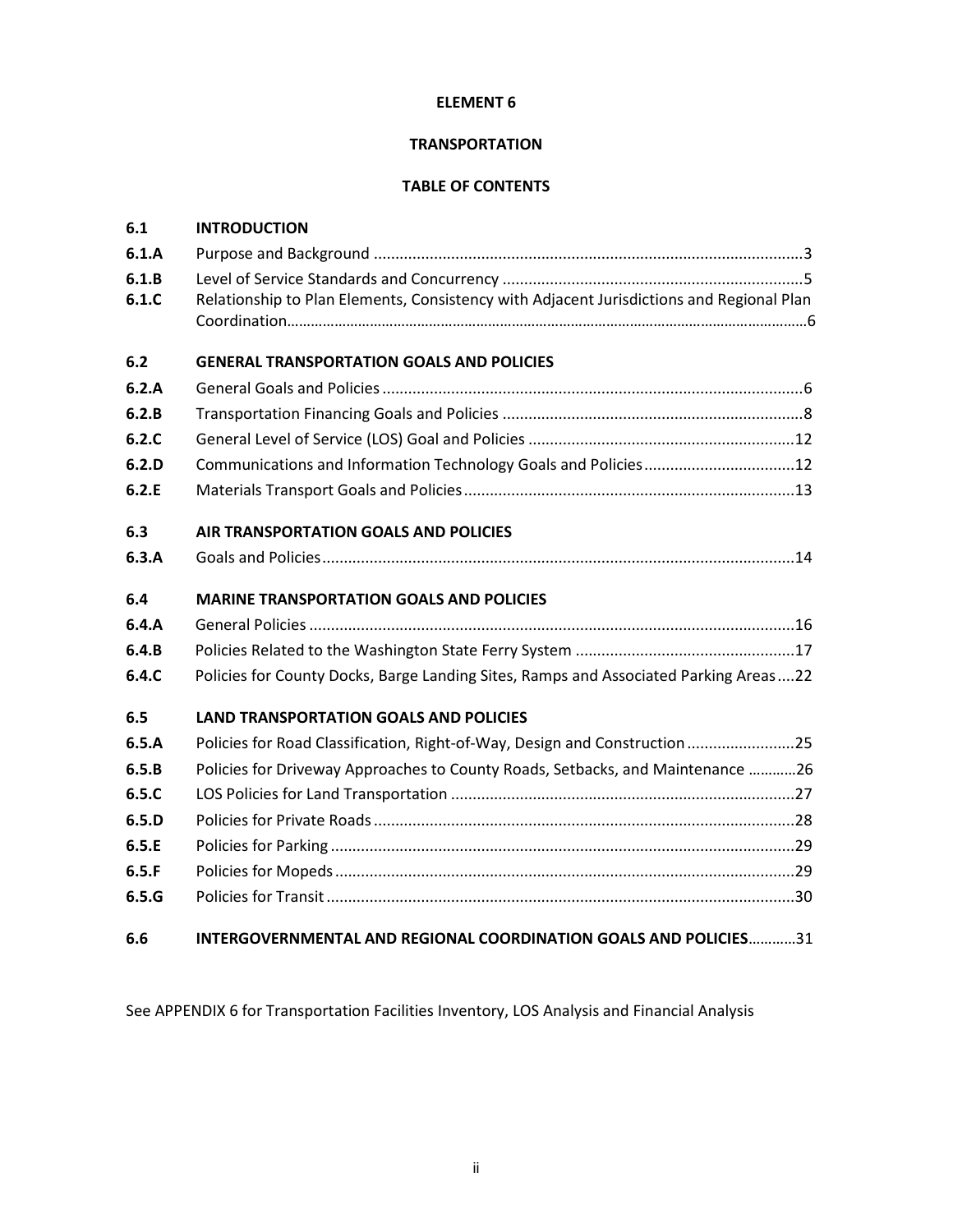### **6.1 INTRODUCTION**

#### **6.1.A PURPOSE AND BACKGROUND**

The purpose of the Transportation Element is to establish goals and policies which will guide the development of air, marine, and land transportation facilities and services in San Juan County in a manner consistent with the overall goals of the Comprehensive Plan and Vision Statement. It establishes direction for development of regulations for transportation systems and for facilities and transportation improvement programs now and through the year 2030. The goals and policies in the Transportation Element are based upon the community vision, the 2021 travel forecasts and other information provided in Appendix 6, and other applicable transportation plans that address nonmotorized trails development for pedestrians, equestrians and bicyclists.

The Transportation Element is a mandatory planning element under the Growth Management Act (GMA) and was developed in accordance with RCW 36.70A.070(6) to be consistent with and implement the Land Use Element. It is based on a systematic planning approach that considers anticipated growth and transportation demand in planning for future transportation system needs.

The Transportation Element contains the introduction, goals and policies and is based upon the data and analysis provided in Appendix 6, Transportation. Appendix 6, Transportation of this Comprehensive Plan includes inventories of the existing air, marine and land transportation system. A consultant, Transpo Group, evaluated the available population and vehicular data to prepare projected growth rates to 2021 which were used to assess transportation facility and service demand and capacity. The transportation analysis includes a ten-year forecast of impacts to the transportation system and state-owned transportation facilities consistent with land use and growth assumptions. Factors affecting the existing level of service (LOS) and recommended LOS for the various facilities was presented by Transpo Group in the following series of memos dated June 16, 2010:

- Memo 1 of 3: San Juan County Transportation Element Growth Rates
- Memo 2 of 3: San Juan County Transportation Level of Service Analysis
- Memo 3 of 3: Potential Transportation Level of Service Refinement

The LOS analysis resulted in the recommended level of service standards and identification of long-range planning needs.

Appendix 6 also includes a discussion of demand management transportation options and intergovernmental coordination. Lastly, it contains an analysis of the County's transportation funding capability and financing options, and a multi-year financing plan for transportation improvement projects.

Additional white papers developed by the Community Development and Planning Department and the Public Works Department were considered during the development of the transportation goals and policies. These papers provided information pertaining to LOS, Washington State Ferries (WSF) LOS, impact fees and concurrency, prioritizing trails with road projects, transportation benefit districts and Regional Transportation Planning Organizations.

Many state and federal transportation regulations and programs require accommodation of or encourage the development of nonmotorized transportation facilities and connections as part of an integrated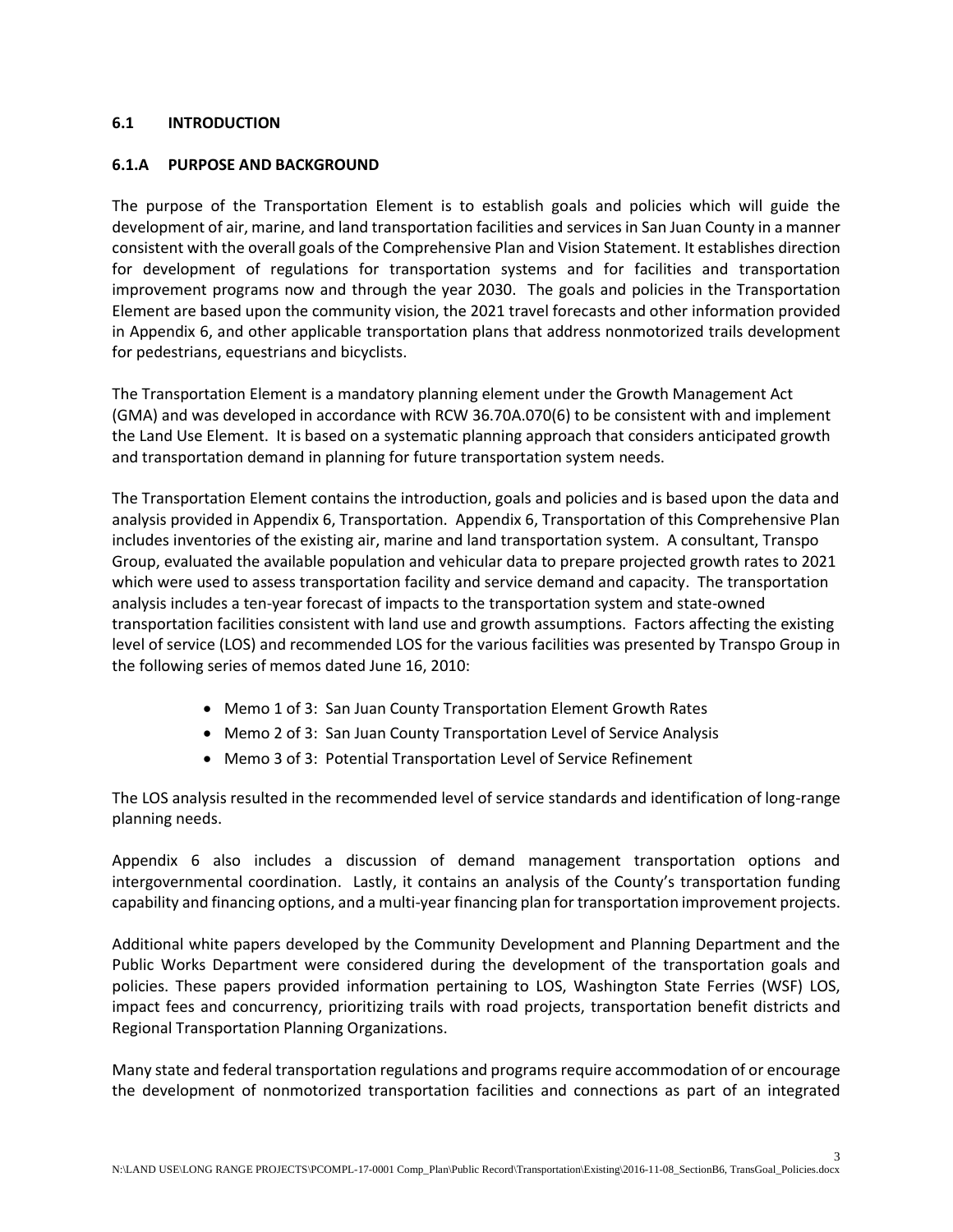transportation system. Starting with the federal government and working down to state, regional and county levels, the acceptance of the need to design facilities to accommodate pedestrians, equestrians, bicyclists and hand and wind powered marine vehicles has become a legislative directive for local and county government, including San Juan County.

The provision of a safe and efficient network of pedestrian, equestrian, bicycling, and marine trails has been an important component of the County's multi-modal transportation system for many years. Since 1979, the Transportation Element of the Comprehensive Plan has included direction to accommodate safe use of bicycles and pedestrian pathways. Based on significant public and Parks and Recreation input, two resolutions were passed in the 1990's that sought to develop important bicycle and walking trails.

While the demand for these facilities has been made and recognized repeatedly in the adopted Transportation Plans and the 1999 – 2004 Parks, Recreation and Preserved Lands Plan for San Juan County, residents were historically ambivalent about accommodating bicycles and creating new paths for walking and riding. On one hand, historic surveys showed that many residents yearned for a safer, more tranquil way to get out of their cars. On the other hand, funding and implementation have been challenges for the realization of these plans.

The San Juan County Parks, Trails and Natural Areas Plan and Nonmotorized Plan is updated every six years. It contains the nonmotorized inventories strategies, goals, policies, actions and financial components. It is adopted by reference to serve as the County's Nonmotorized Transportation Plan.

The San Juan County Parks, Trails and Natural Areas Plan and Nonmotorized Plan contains a trails classification system (road right-of-way trail, rustic trail and bike trail), and identifies trail corridors for development. It identifies nonmotorized facility funding mechanisms and local financing options. Its' goals and strategies provide a framework that the community can use to meet its vision of providing safe nonmotorized travel on a multi-purpose trail and corridor system designed to provide accessibility to community activities and recreational areas.

The plan is designed to meet the transportation and recreational needs of the community. It is implemented collaboratively by San Juan County Parks and Public Works departments, the San Juan County Land Bank and other partners. It establishes the community's criteria for prioritizing nonmotorized projects. A long range action plan and project list guides community investment in a variety of trail development projects. In addition, a detailed six-year plan identifies projects and funding sources for trails development in the near term and inclusion on the capital facilities six-year plan. Trail development projects implemented by Public Works in the County road rights-of-way are identified on Public Works' six-year Transportation Improvement Program (TIP).

Another plan, the 2006 San Juan Islands Trails Plan prepared by the San Juan Island Trails Committee to promote island-wide trail networks provided information for the development of the nonmotorized goals and policies. Another plans, the 2006 San Juan Islands Trails Plan prepared by the San Juan Island Trails Committee provides information for the development of the nonmotorized goals and policies. Currently, the Lopez Island Community Trails Network is developing a plan. The National Park Service has provided technical assistance in the development of these plans through its Rivers, Trails and Conservation Assistance Program.

In addition, another San Juan County plan referenced in the Transportation Element is the San Juan County Coordinated Human Services Transportation Plan. This plan built upon community efforts to gain a better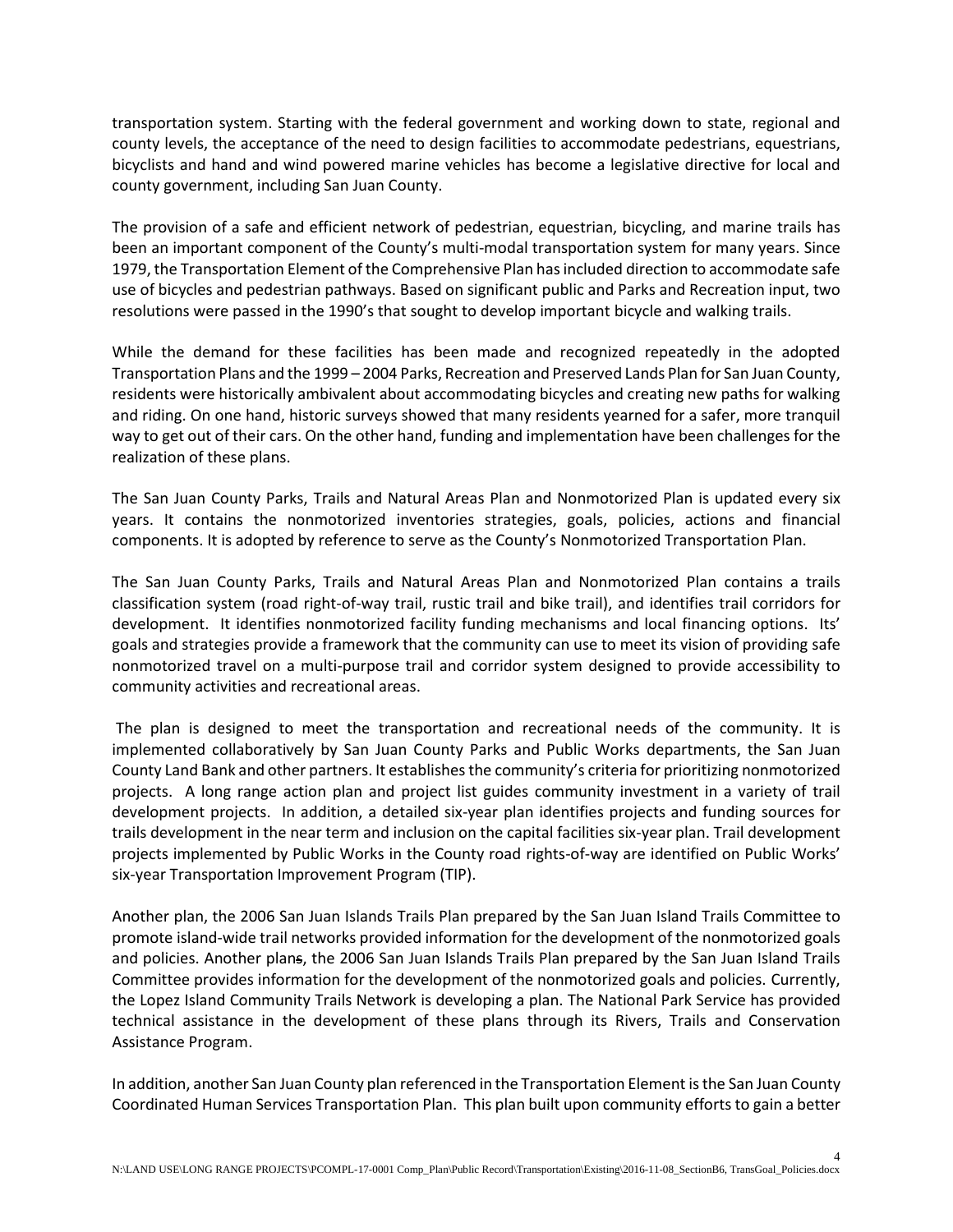understanding of the transportation needs of San Juan County residents (especially low income, elderly and disadvantaged persons) and visitors. It explores potential options for creating a new vision of island travel, awareness of transportation needs and issues, and explores public and private transit coordination and transit funding strategies.

The development of this Transportation Element and related transportation plans have included extensive public participation processes. In addition, the results of the Council on Economic Development's Transportation Summit and subsequent work by the County's Critical Needs Task Force which was organized with the support of the San Juan Community Foundation helped to shape the County's development of recent transportation plans.

# **Organization**

The Element is organized to first outline the overriding goals and objectives for all forms of transportation then provides specific goals and policies for air, marine, and land transportation systems, and intergovernmental and regional coordination. In addition to providing general guidance for action, these policies are designed to assist the County in determining priorities and assigning responsibilities for plan implementation.

The Air Transportation goals and policies address the long-term management of airports, airport-related operations and services, and other air transportation facilities. The Marine Transportation goals and policies address long-term marine transportation services and development of new facilities. The Land Transportation goals and policies address the development and maintenance of land transportation facilities and provide guidance for County decisions on their funding, scheduling, design and construction. Intergovernmental and regional coordination goals address County transportation system development in relation to adjacent jurisdictions, and other counties, regions and entities.

# 6.1.B Level of Service Standards and Concurrency

# Level of Service

One of the principal criteria for identifying needed capital improvements for transportation systems is the establishment of level of service (LOS) standards. LOS standards measure the capacity of capital facilities and services which are necessary to support new development and maintain or enhance the quality of life in the community. The LOS standards adopted by San Juan County are based on the community's values and vision of its future. LOS standards serve as a gauge to judge the performance of the transportation systems and ensure that the community:

- Has set realistic, measurable and attainable transportation goals;
- Accounts for the impacts of growth and development; and
- Makes transportation planning and programming decisions based upon community valued policy direction.

The LOS standards for the San Juan County road transportation systems are based on the physical capacity of the facility or service and development projections.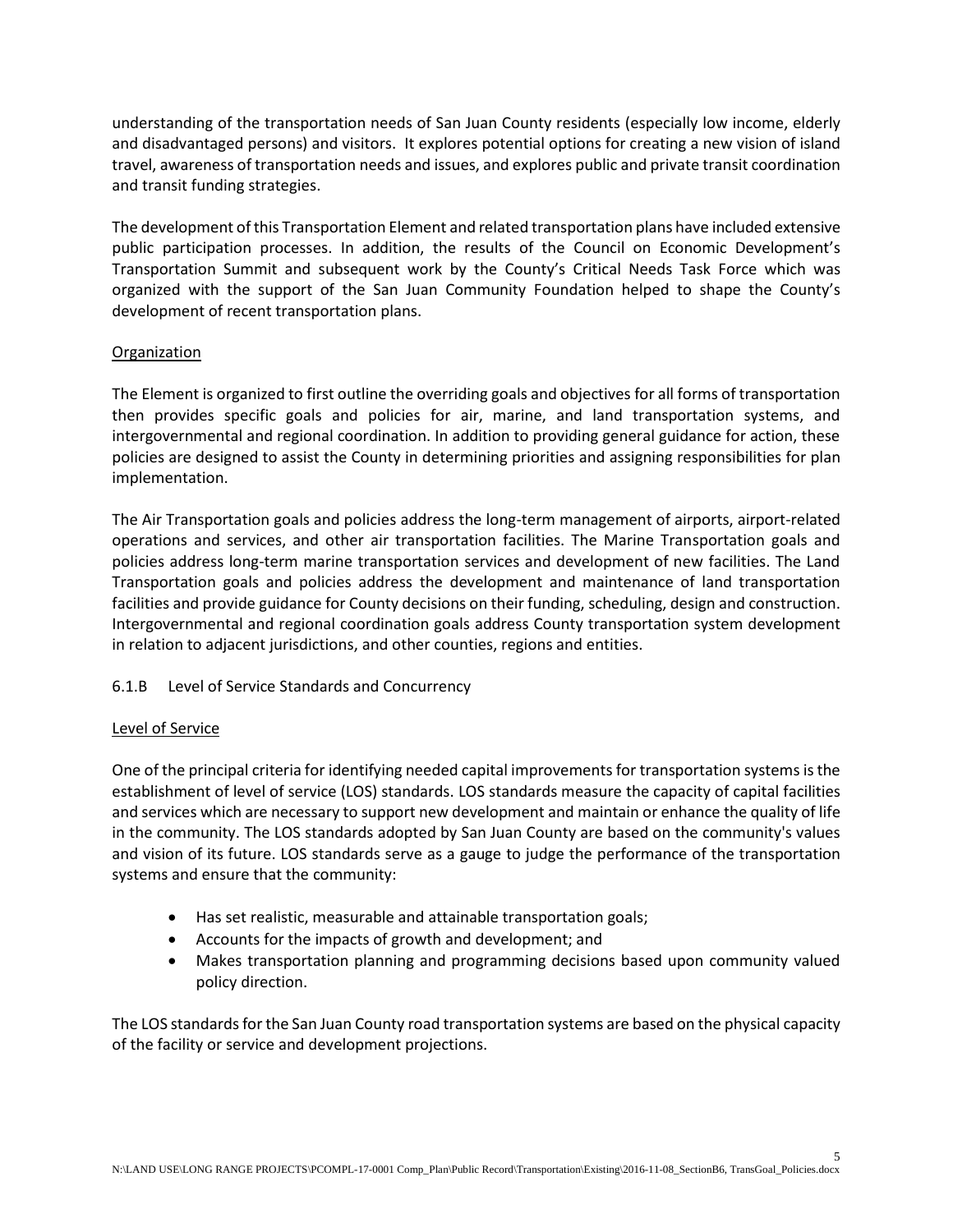### **Concurrency**

Consistent with GMA requirements, the County adopted development regulations which prohibit development approval if a development causes the level of service on a transportation facility to decline below the adopted standards unless transportation improvements or strategies to accommodate the impacts of the development are made concurrent with the development.

# **6.1.C Relationship to Plan Elements, Consistency with Adjacent Jurisdictions and Regional Plan Coordination**

#### Relationship to Plan Elements

This Element was developed to evaluate existing conditions, and to identify future planning needs. It sets out the goals, policies and preferences of the County for maintaining and improving the quality of transportation facilities and services and to guide intergovernmental and regional and international coordination while assuring consistent adherence to the general goals and policies regarding the use and development of land and transportation facilities as expressed in the other elements of the Comprehensive Plan including subarea plans.

#### Consistency with Plans of Adjacent Jurisdictions and Regions

Intergovernmental, regional and international coordination of plans are addressed in this element including coordinated planning for consistency with jurisdictions with common borders and counties that share common regional issues. The Town of Friday Harbor is the only incorporated city in San Juan County. In 1992, the County and the Town of Friday Harbor jointly adopted Countywide Planning Policies (CPPs) (Resolution No. 120–199 which was updated by the adoption of Ordinance 48-2008). These policies address the need for consistent and coordinated County and Town comprehensive plans. The CPPs are included as Appendix 2 in this Comprehensive Plan. Consistency between this Comprehensive Plan and the Town of Friday Harbor Comprehensive Plan including Chapter 5, Transportation Element is required by the GMA. San Juan County is not a member of a RTPO; however, the County coordinates with the Whatcom and Skagit-Island RTPOs on regional planning issues.

# **6.2 GENERAL TRANSPORTATION GOALS AND POLICIES**

The general goals and policies apply to all transportation modes.

# **6.2.A General Goals:**

- 1. To develop and maintain a safe, reliable, economically feasible, locally, regionally and internationally integrated transportation system that reflects the desires and preferences of County residents, supports economic vitality and preserves the rural character, scenic road way features and aesthetics of island communities and the natural, social, and economic environment of San Juan County.
- 2. To develop a transportation system that corresponds to and is consistent with patterns of land development envisioned in adopted land use plans and:
	- a. Addresses the complex transportation demands of current land use patterns and prioritizes service to the Urban Growth Areas, accommodates the needs and priorities of residents and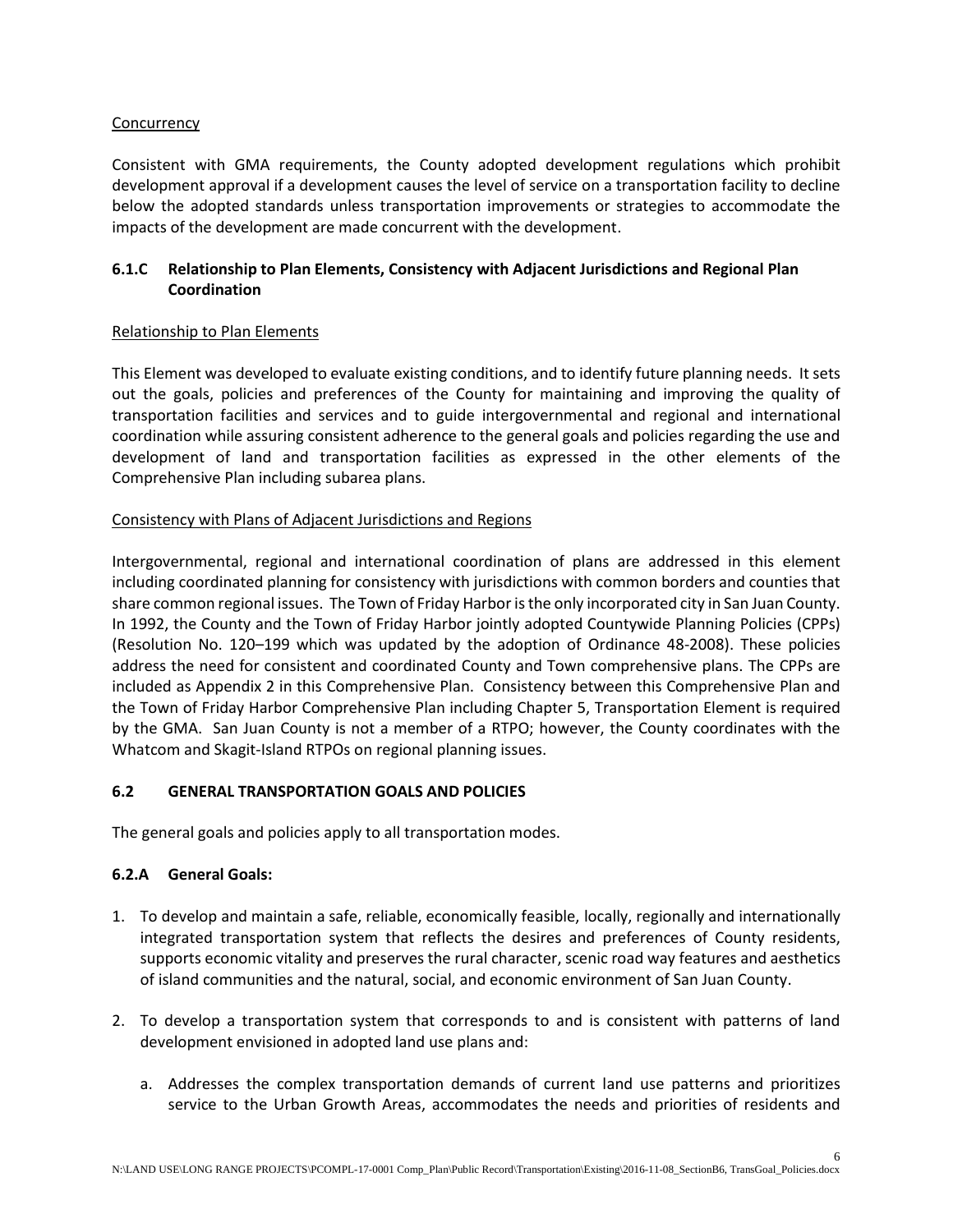businesses while meeting the basic transportation needs of all islands in the County including nonferry served islands;

- b. Enhances the character of the County as a single community of islands while maintaining the individual character of each island;
- c. Directs development of facilities in a manner and at a scale consistent with the capabilities of the site and the community to absorb them and increases the efficiency and safety of existing transportation systems by using demand management strategies to avoid costly capital expenditures;
- d. Minimizes noise generated by transportation facilities and travel modes associated with them;
- e. Provides a variety of transportation modes including air, marine and land (including nonmotorized transportation options), and provides for efficient intermodal connections;
- f. Provides a safe and efficient network of trails for bicyclists, equestrians, pedestrians, nonmotorized marine traffic and encourages nonmotorized transportation as a viable, healthy, non-polluting alternative to single-occupancy vehicles;
- g. Supports the promotion and enhancement of tourism, recreation, special events, scenic byway programs and diverse economic activities or opportunities;
- h. Facilitates the development of privately and/or publically funded projects to address specific transportation needs and challenges, where appropriate;
- i. Promotes modes of transportation and multi-modal connections that support active and healthy communities and mobility for all users;
- j. Encourages energy conservation and the use of low impact development techniques when physically and economically feasible in the development of transportation systems and facilities;
- k. Encourages development of transit system facilities and services that can reduce the reliance of visitors and residents on single occupancy vehicles; and
- l. Coordinates transportation and emergency management services planning.

**General Policies** (6.2.A.1-8):

- 1. Promote active citizen participation in the development and implementation of this Element.
- 2. Recognize the needs and desires of residents of each island in making decisions regarding transportation facilities and their operation for that island.
- 3. Ensure that consistency with the land use goals and policies adopted in the Comprehensive Plan and Shoreline Master Program is a primary consideration in the evaluation of proposed transportation facilities while encouraging diverse economic opportunities.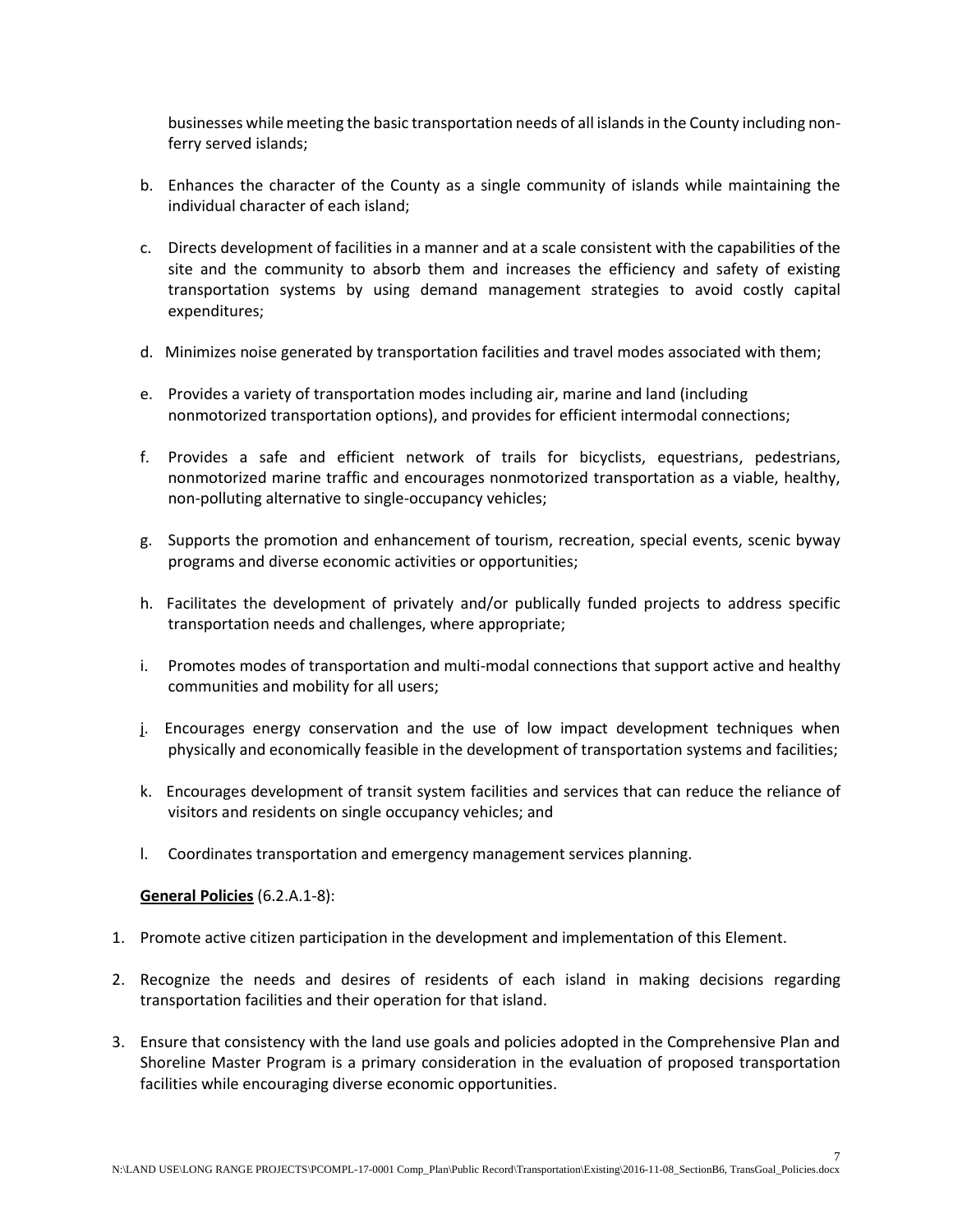- 4. Anticipate and monitor changes in the use of and demand for transportation facilities while managing development impacts and seeking ways to avert conflicts generated by increases in demands over time.
- 5. Explore ways to promote transportation modes that may decrease demands for increased automobile traffic capacities on roads and ferries.
- 6. Prevent the consideration and development of bridges and tunnels between islands and from the mainland.
- 7. Identify, develop and implement cross border transportation routes in addition to those established by Washington State Ferry Service.
- 8. Consider the risk of sea level rise in expenditures of public funds for transportation infrastructure.

# **6.2.B Transportation Financing Goals and Policies**

Section II in Appendix 6 of this Comprehensive Plan addresses transportation financing strategies for the 2012 - 2032 planning period. It also includes an inventory of funding sources and levels for capital projects, an analysis of the County's funding capabilities and a copy of six-year Transportation Improvement Program (TIP) prepared by Public Works. The TIP identifies specific projects and funding sources for both road and nonmotorized projects. Public Works also creates an annual road plan (ARP) that includes the Public Works projects budgeted for and approved by the County Council.

Funding and financing options for rustic and bike (non right-of-way) trail development are addressed in theSan Juan County Parks, Trails, and Natural Areas Plan and Nonmotorized Plan. Trail projects are selected from a 20-year long-range project plan for inclusion on the County's six-year capital facilities plan (CFP) and Parks Department budget*.* Financing goals and policies for transit services and mobility coordination are addressed and prioritized in the 2010 SJC Health and Human Services Coordinated Transportation Plan and implemented through inclusion in the Health and Human Service Department's budget.

As noted above, various County departments share responsibility for transportation planning, prioritizing projects, and managing and developing transportation services and facilities. The following goals and policies are intended to help guide the County as it develops strategies, programs and projects based on community needs, budget capacity and desire.

# **Goals:**

- 1. To assure that public transportation facilities provided by the County are within the ability of the County to fund.
- 2. To develop funding, budgeting and operational strategies that can be implemented over the planning period that create sustainable transportation funds, balance expenses with available revenue and preserve appropriate cash reserves.
- 3. To consider the use of appropriate methods of transportation financing when necessary to meet community transportation needs.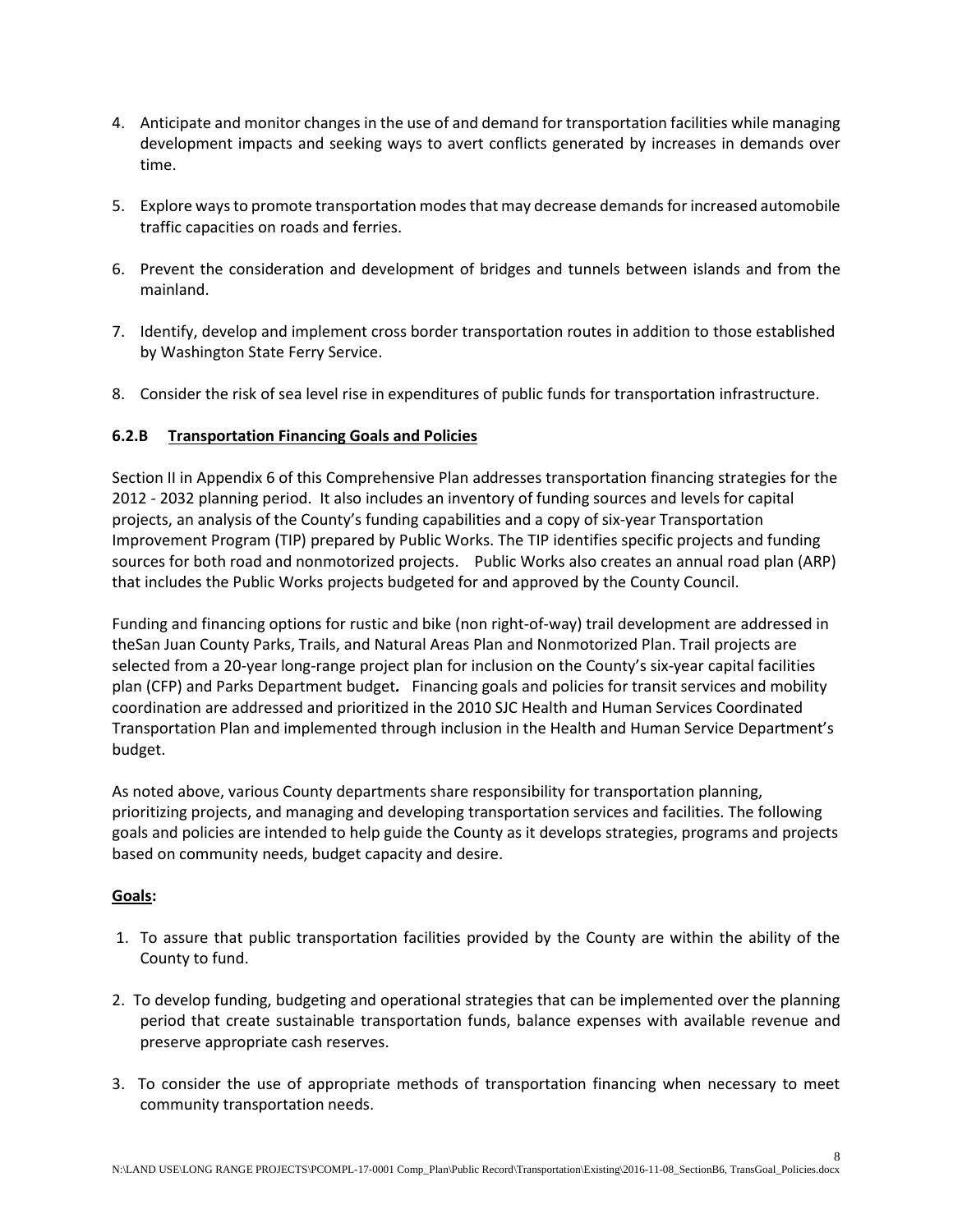- 4. To include funding from the Public Works road fund budget for nonmotorized projects in each of the six-year transportation improvement programs.
- 5. To encourage public-private cooperation and partnerships to reduce barriers to maintaining and improving transportation facilities and services.
- 6. To coordinate with the Town of Friday Harbor, Port Districts and the Washington State Department of Transportation to plan fair share financial contributions to transportation improvements needed to mitigate town, regional, County, or island-wide impacts.
- 7. To support State legislation that would provide funding for local transportation system improvement, preservation and maintenance, and long-term sustainable funding of WSF services and facilities.
- 8. To work with state and federal agencies to increase marine traffic from the Gulf Islands, Canada.
- 9. To work with state and federal legislatures to create additional ports of entry on Lopez and Orcas islands.
- 10. To obtain transportation planning grants for a dock utilization study and the development and adoption of updated engineering and design standards and/or other transportation planning needs.
- 11. To consider partnering with the Port Districts on future development projects.
- 12. To consider funding for marine based projects.

#### **Policies** (6.2.B.1-8):

The County should:

- 1. Prepare a six-year Transportation Facilities Plan in accordance with Chapter 36.81, RCW. The County Engineer should propose which roads, docks, boat ramps, barge landing sites, log dumps, mooring buoys, and road right-of-way trails should be improved based on priority rating systems established for these facilities (see Appendix 6).
- 2. Develop a rating system based upon the Public Works Department in consultation with the Planning, Parks, Land Bank, and Sheriff's departments and other interested parties to rank priorities for County transportation projects other than roads such as (docks, boat ramps, barge landing sites, log dumps, mooring buoys, and pedestrian, equestrian and bicycle trails).
- 3. Organize the six-year Plan in two three-year periods. Consideration of needed projects and their design should be managed as follows:
	- a. Projects should be identified early in the plan period for public discussion and County study of needs and desirability.
	- b. Public discussion and County study of project design should occur in the later *Plan* period. The County Council should submit the six-year *Plan* to the Planning Department and Planning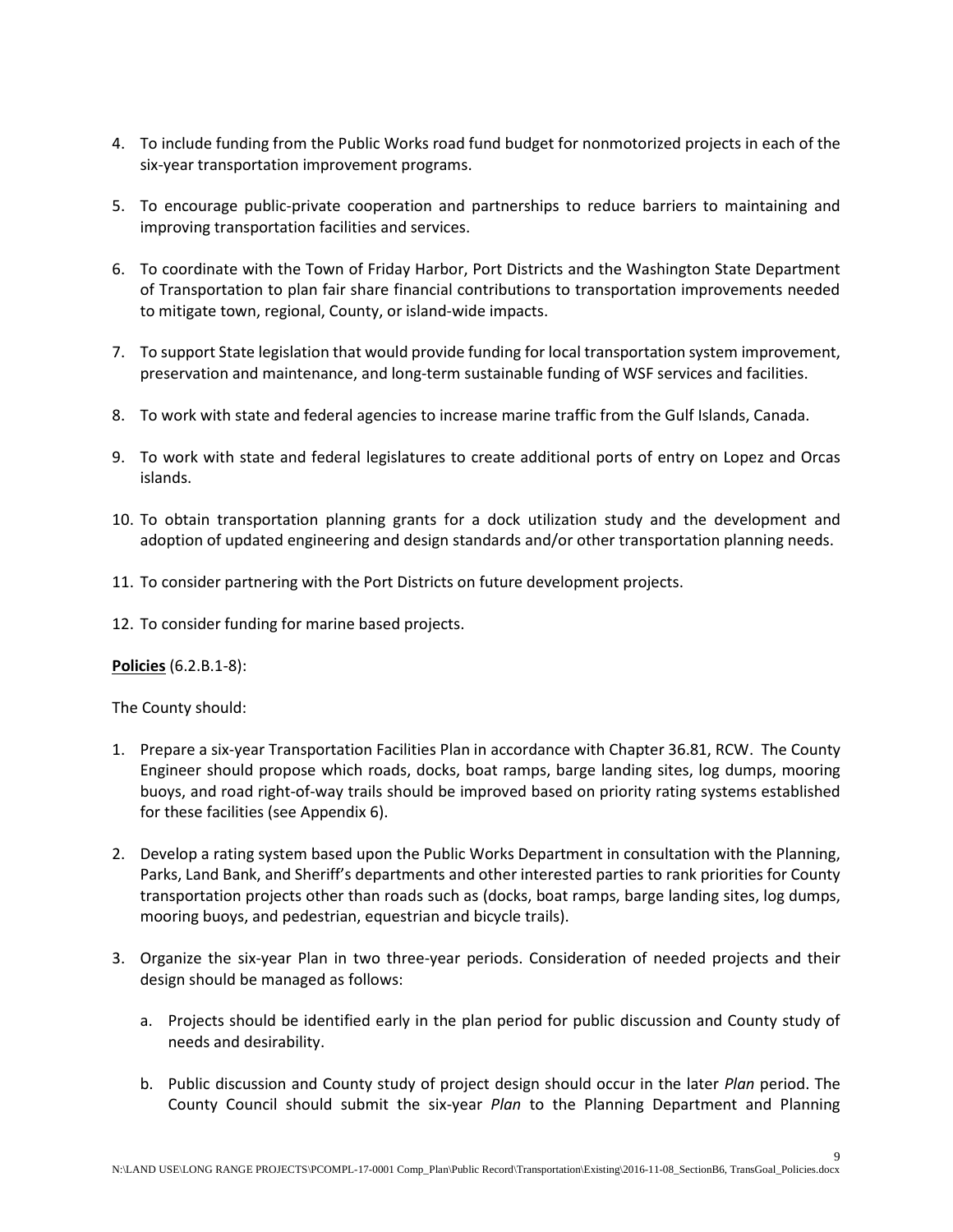Commission for review and recommendation regarding its relationship to policies and regulations of adopted County plans at least 45 days before the Council is scheduled to adopt it. A copy of the recommendation should be provided to the Public Works Director for comment before Council action.

- 4. Allocate County road funds in the following order of program priority:
	- a. Debt service;
	- b. Maintenance and preservation of County transportation facilities; and
	- c. Engineering and construction of improvements.
- 5. Rank County transportation facilities and services that require improvements using a priority rating system which allots additional points for projects financed cooperatively. In addition, the County should
	- a. Allow County roads to be improved by others with approval from the County Engineer,
	- b. Cooperatively finance transportation facility and service improvements with land developers. The amount of financial assistance should be based on a proportionate amount of increase in traffic volumes attributable to the development project.
	- c. Consider forming transportation benefit districts and/or local improvement districts when cumulative land development projects cause transportation problems on County roads or to fund needed transportation improvements.
	- d. Coordinate efforts with the Town of Friday Harbor for cooperative funding of road improvements within the Town and its urban growth area.
	- e. Seek to minimize regulatory impediments to investment in commercial transportation facilities by conducting a code review process and making needed code amendments.
- 6. Require that the estimated cost of providing those public transportation facilities which are the responsibility of the County not exceed conservative estimates of revenues from sources that are available to the County pursuant to current statutes. Conservative estimates need not be the most pessimistic estimate, but cannot exceed the most likely estimate.
- 7. Have the costs of needed transportation improvements be borne by both existing and future development. For the purposes of this Comprehensive Plan, "existing development" means development which has occurred and "future development" means development which has not yet occurred. Financial responsibilities should be implemented as follows:
	- a. Existing Development
		- (1) Financial responsibility includes:
			- i. transportation improvements that reduce or eliminate existing deficiencies; and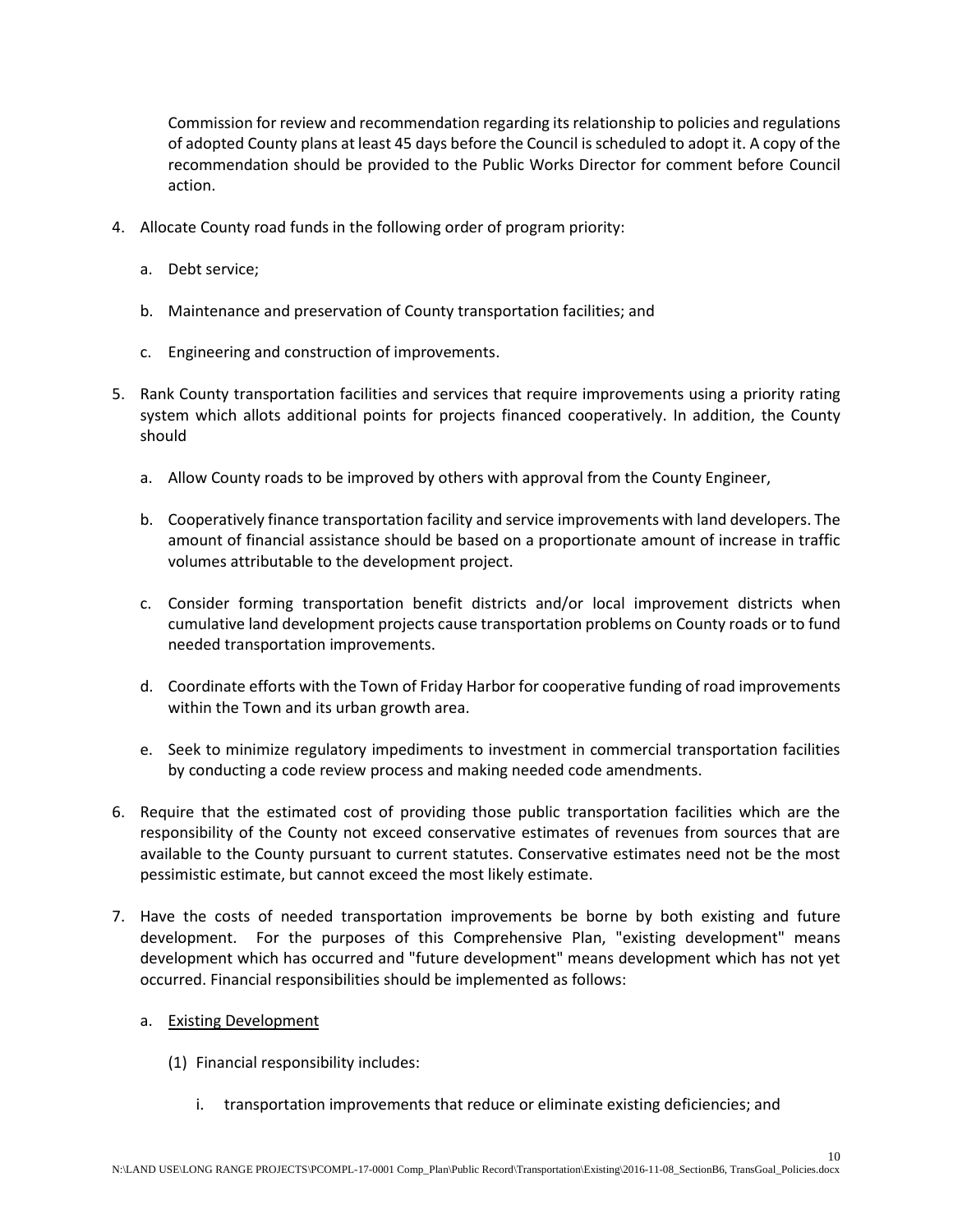- ii. some or all of the replacement of obsolete or worn out facilities, including a portion of the cost of transportation improvements needed by future development.
- (2) Sources of funds should be utilized in the following order of priority: state transportation taxes, grants, and real property taxes. User fees, charges for services, and special assessments should only be utilized if all of the above-listed available sources have been exhausted*.*

#### b. Future Development

- (1) Financial responsibilities include:
	- i. Providing a fair share of the costs of capital improvements needed to address the impact of future development; and
	- ii. Providing a portion of the cost of the replacement of obsolete or worn out facilities.
- (2) Financial responsibilities do not include payment of impact fees for the portion of any public facility that reduces or eliminates existing deficiencies.
- (3) Sources of funds may include, but are not limited to: voluntary contributions for the benefit of any public transportation facility; impact fees (upon adoption of impact fee regulations), capacity fees, dedications of land, provision of public transportation facilities, public or private partnerships and future payment of user fees, charges for services, special assessments and taxes.
- (4) Upon completion of construction, "future" development becomes "existing" development, and will contribute to paying the costs of the replacement of obsolete or worn out facilities as described in Policy 7.a, above.

# c. Existing and Future Development

The costs of needed transportation improvements may be paid by grants, entitlements or public facilities from other levels of government and independent districts.

- 8. Revise the Comprehensive Plan to adjust for the lack of such revenues in the event that revenues identified as necessary for the provision of adequate transportation facilities and services are unavailable, in any of the following ways:
	- a. Reduce the level of service for one or more public transportation facilities;
	- b. Increase the use of other sources of revenue;
	- c. Decrease the cost, and possibly the quality of some types of public transportation facilities, while retaining the quantity of the facilities that is inherent in the standard for the adopted level of service;
	- d. Decrease the demand for and subsequent use of the transportation facilities; or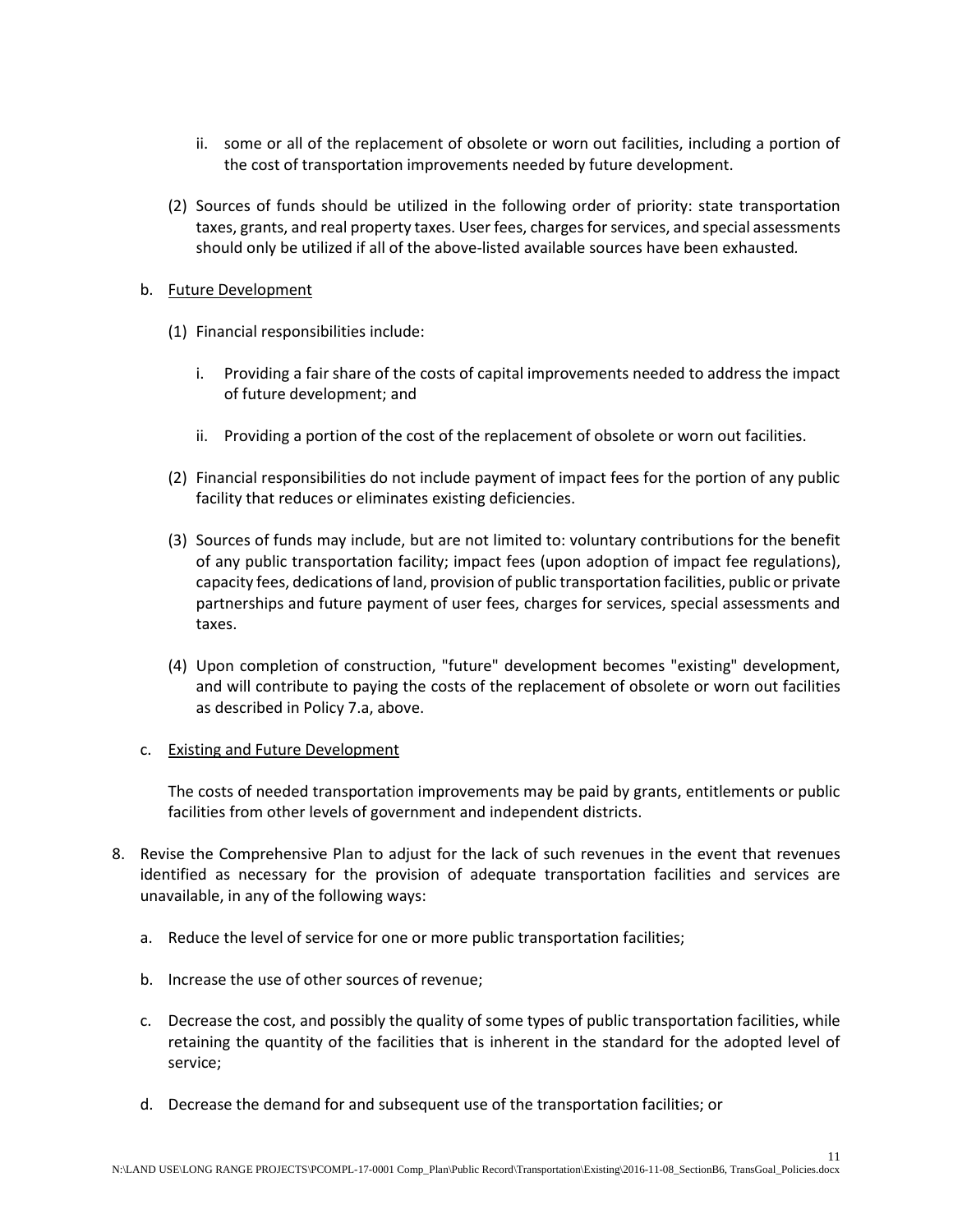e. Use a combination of the above alternatives.

# **6.2.C General Level of Service (LOS) Goal and Policies**

#### **Goal:**

To ensure that those public transportation facilities and services necessary to support development including, but not limited to roads and docks are adequate to serve the development at the time the development is available for occupancy and use without decreasing current service levels below locally established minimum standards.

#### **Policies** (6.2.C.1-5):

- 1. Assign LOS standards to provide a basis upon which to evaluate public transportation facilities adequacy which over-time are measurable, understandable, and appropriate to the services and/or facilities being considered.
- 2. Identify transportation LOS standards and response mechanisms which balance the need for the facility or service with the possible environmental, economic and aesthetic impacts of those facilities and services.
- 3. Establish a monitoring program for transportation LOS, in which the Public Works Department will annually evaluate demand and capacity of transportation concurrency facilities and other components of transportation management, and will work cooperatively with the Planning Department to review on a three-year basis the consistency of the six-year transportation facilities plan with this Comprehensive Plan and the Growth Management Act. This monitoring program should include cooperation with the Town of Friday Harbor to analyze the correlation between traffic volume increases on County roads and on town streets.
- 4. Require concurrency in accordance with the goals and policies of this Element. For the purposes of this Element, "concurrent with development" means that improvements or strategies are in place at the time of development, or that a financial commitment is in place to complete the improvements or strategies within six years.
- 5. Encourage County departments to work together and coordinate with other jurisdictions to develop a comprehensive level of service standard that includes nonmotorized and transit services.

# **6.2.D Communications and Information Technology Goals and Policies**

#### **Goal**:

To encourage the use of telecommunications and intelligent systems technology to support diverse economic opportunities, manage transportation system demands, improve accessibility to services, meetings and work, promote energy conservation, reduce peak-period travel, congestion and reliance on single-occupancy vehicle travel, and the need to provide additional transportation facilities, such as roads, parking and ferry service.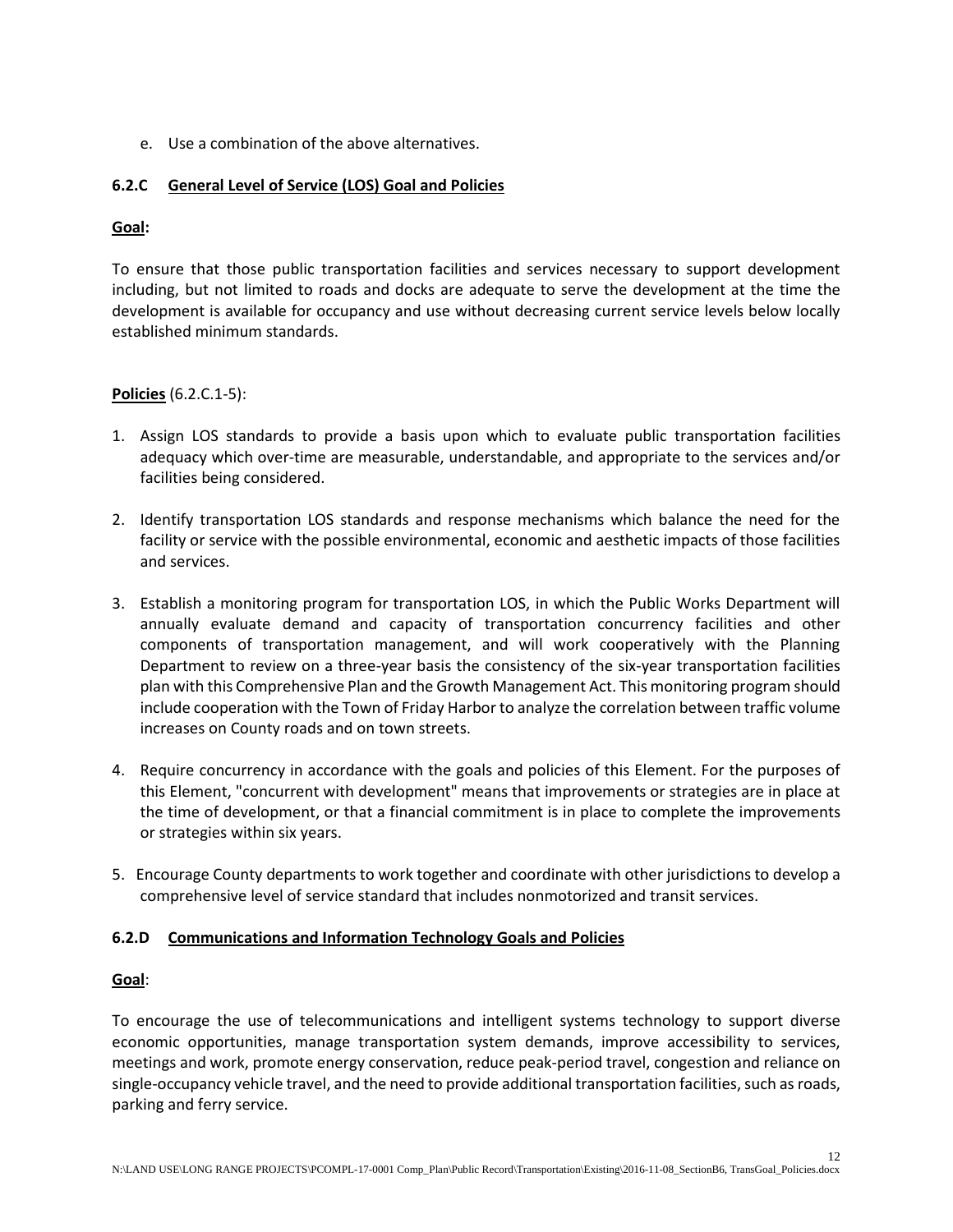# **Policies** (6.2.D.1-7):

- 1. Promote the use of telecommunications meetings and telecommuting to work to alleviate the need for additional traditional transportation facilities.
- 2. Evaluate County operations to identify opportunities for enhanced use of telecommuting and teleconferencing.
- 3. Encourage the development of county-wide high speed broadband service with priority in the Urban Growth areas, Town of Friday Harbor and business centers.
- 4. Encourage and support the development of, or expansion of the County's data networking infrastructure to minimize reliance on vehicular travel.
- 5. Coordinate with local libraries, Skagit Valley College and other entities to share telecommunication resources.
- 6. Promote the use of social media, web based applications, intelligent transportation system development and state transportation websites to provide information on transportation system scheduling, real time data, trip reduction, ride sharing and nonmotorized travel options.
- 7. Utilize broadband technology and information systems to help create markets for locally produced agriculture, trade, manufactured and intellectual goods or services.

# **6.2.E Materials Transport Goals and Policies**

#### **Goal**:

To limit activities which encourage the external and internal transportation of hazardous materials or dangerous good in a frequency or manner which could compromise the public health and safety or water quality, and to protect the economy, environment and citizens by minimizing and mitigating the risks of hazardous materials, dangerous goods and/or fossil fuel spills.

#### **Policies** (6.2.E.1-6):

- 1. Support strategies that address the risk of major fossil fuels and/or material spills that could occur with increases in transport vessel traffic.
- 2. Discourage the construction of fossil fuels trans-shipment facilities or other facilities and pipelines through San Juan County or its waters that would compromise San Juan County's economy, public health, safety, or water quality.
- 3. Ensure that transportation of hazardous materials or dangerous goods generated or used within the County will meet established state and federal guidelines and oppose the transportation of other hazardous materials or dangerous goods that could endanger San Juan County's economy, public health, safety or water quality.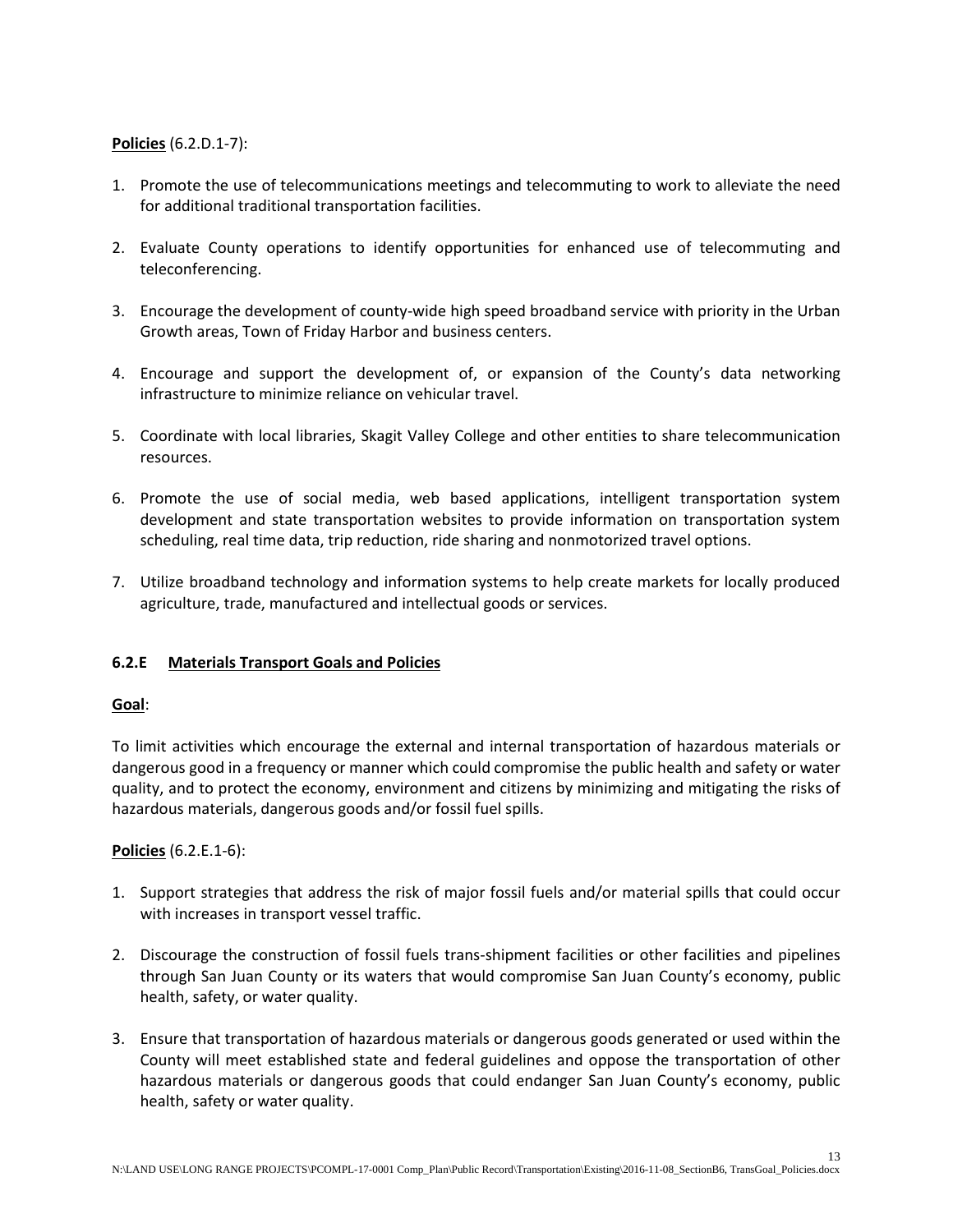- 4. Improve the level of emergency preparedness for fossil fuel and material spills and other disasters by working with state, federal and Canadian entities to develop and improve training and emergency response plans, promote the location of response equipment in San Juan County, and the use of Best Achievable Protection Methods and Best Achievable Technologies.
- 5. Encourage responsible parties to locate spill response resources in San Juan County and to be prepared to respond to material spills in waters surrounding San Juan County.
- 6. Advocate for the assignment of permit conditions on bulk shipping facility development project permits to guarantee the mitigation of all potential impacts from accidents that could adversely affect San Juan County's economy, public health and safety, water quality and fish and/or wildlife habitat.

# **6.3 AIR TRANSPORTATION GOALS AND POLICIES**

An inventory of aviation facilities and services and presentation of long-range planning needs is provided in Section A of Appendix 6 of this Comprehensive Plan. The following goals and policies apply to land and sea based transportation facilities and services.

# **6.3.A Goals:**

- 1. To recognize the importance of public air transportation facilities to island commerce as well as to mobility of island residents.
- 2. To promote optimum compatibility between air transportation facilities and services and other land uses in a manner that minimizes the impacts of airstrip, airfield, and airport use while maintaining adequate, safe, efficient, and convenient service.
- 3. To explore the establishment of new ports of entry in the Eastsound and Lopez Village Urban Growth Areas.

# **Policies** (6.3.A.1-5):

- 1. Coordinate with the WSDOT Aviation Division, FAA and port districts to provide and maintain air transportation facilities and services which:
	- a. Serve the needs of island residents and visitors**;**
	- b. Are planned consistent with the County's adopted land use goals and policies and that are developed through cooperation, consultation and participation with port districts, and airport operators, owners, users and the public; and
	- c. Are consistent with state, regional and international air transportation plans.
- 2. Foster recognition by pilots and other airport users of their roles in minimizing air traffic safety hazards, noise, and other immediate impacts of airport activities on surrounding land uses. Cooperate with the port districts and solicit participation from airport operators, owners, and users, and the public, in anticipating and responding to land use, safety and noise concerns.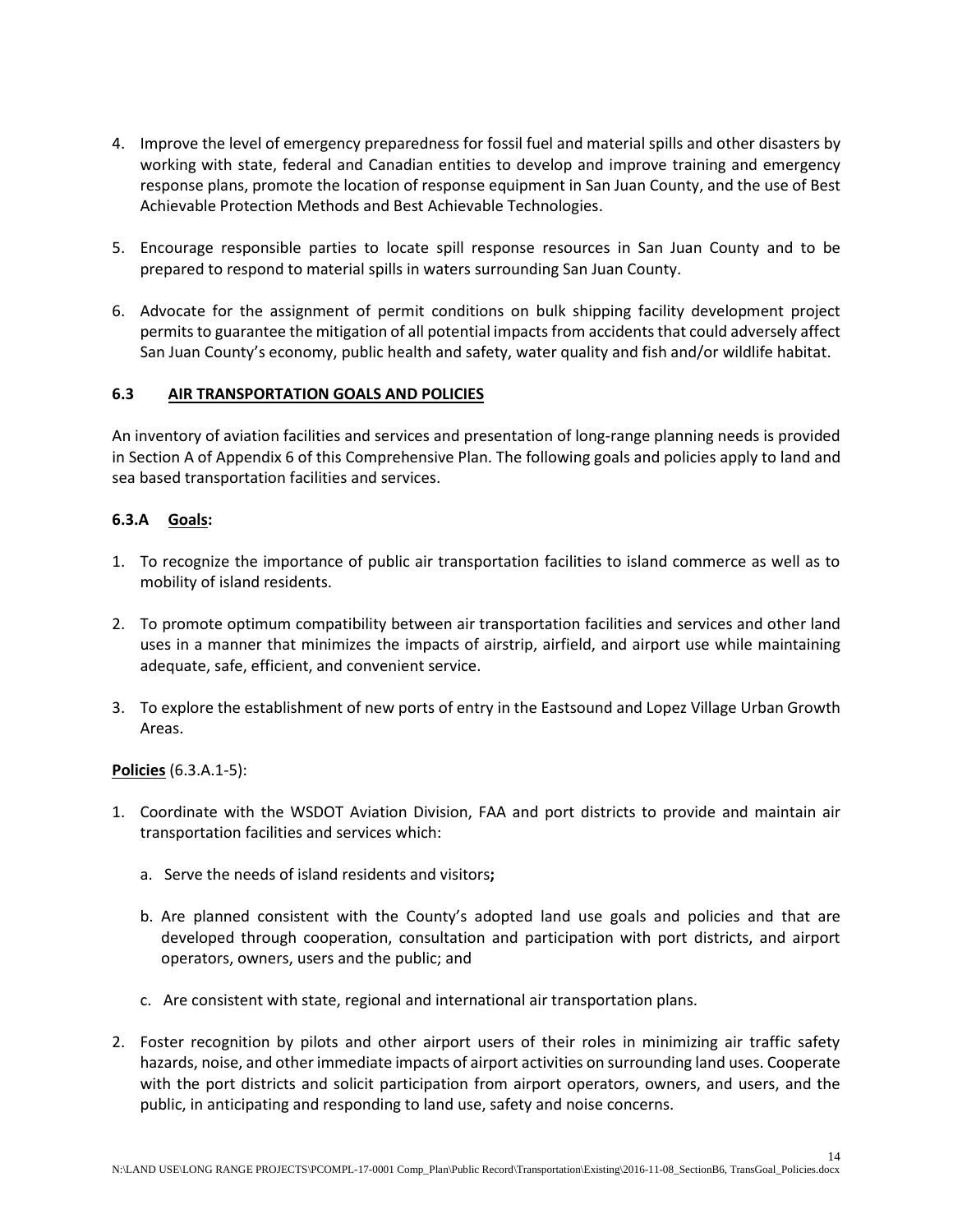- 3. Moderate impacts of facilities for aircraft uses and facility expansion by:
	- a. Applying adopted policies and regulations and the permit systems established in land use plans to private airstrips and airfields as well as to public airports;
	- b. Coordinating with the FAA, WSDOT Aviation Division, port districts and airport operators to consider airport overlay districts and airport master plans and layout plans for public airports;
	- c. Encouraging consideration of the effects of noise, light, vibration, fumes and the perception of low flying aircraft; and
	- d. Ensuring that location-specific standards for airports will identify and prohibit the siting of incompatible uses adjacent to them.
- 4. Consider seaplane use during review of County shoreline permits for docks, marinas and port developments. The following should be considered for seaplane landing sites:
	- a. Give preference to location of landing sites for regular commercial seaplane service within public or private marinas or established port areas.
	- b. Consider flight patterns with regard to noise and navigation impacts in granting shoreline permits for docks for seaplane use associated with residential or commercial use.
- 5. Work to ensure that all existing public use airports including land and sea bases are identified as essential public facilities.

# **6.4 MARINE TRANSPORTATION GOALS AND POLICIES**

Marine transportation includes the Washington State Ferry System (WSF) services and facilities, County docks, barge landings sites, ramps, public mooring buoys, log dumps common landing areas, international transportation routes, facilities to support hand and wind powered vessels and associated parking areas, and private marine transportation services. The following goals and policies apply to marine transportation facilities and services which are inventoried and analyzed in Section 1.B of Appendix 6 of this Comprehensive Plan. These goals and policies express the desires of County residents for actions by the County, WSF and private service providers for the creation, operation maintenance and evaluation of marine transportation systems. Policies stated here provide direction for County coordination with WSF on operations, review of updates to the WSF Division Long-Range Plan, legislative priorities, and for action on applicable development proposals. They also provide direction for the development of, and investment in County operated marine transportation facilities including County docks, barge landings sites, ramps, public mooring buoys, log dump facilities and associated parking areas.

# **Goals:**

1. To recognize that marine transportation systems are essential facilities that provide critical functions in maintaining the quality, safety and character of life in San Juan County and that play a vital role in driving economic development and tourism in island communities and providing a major draw for State tourism.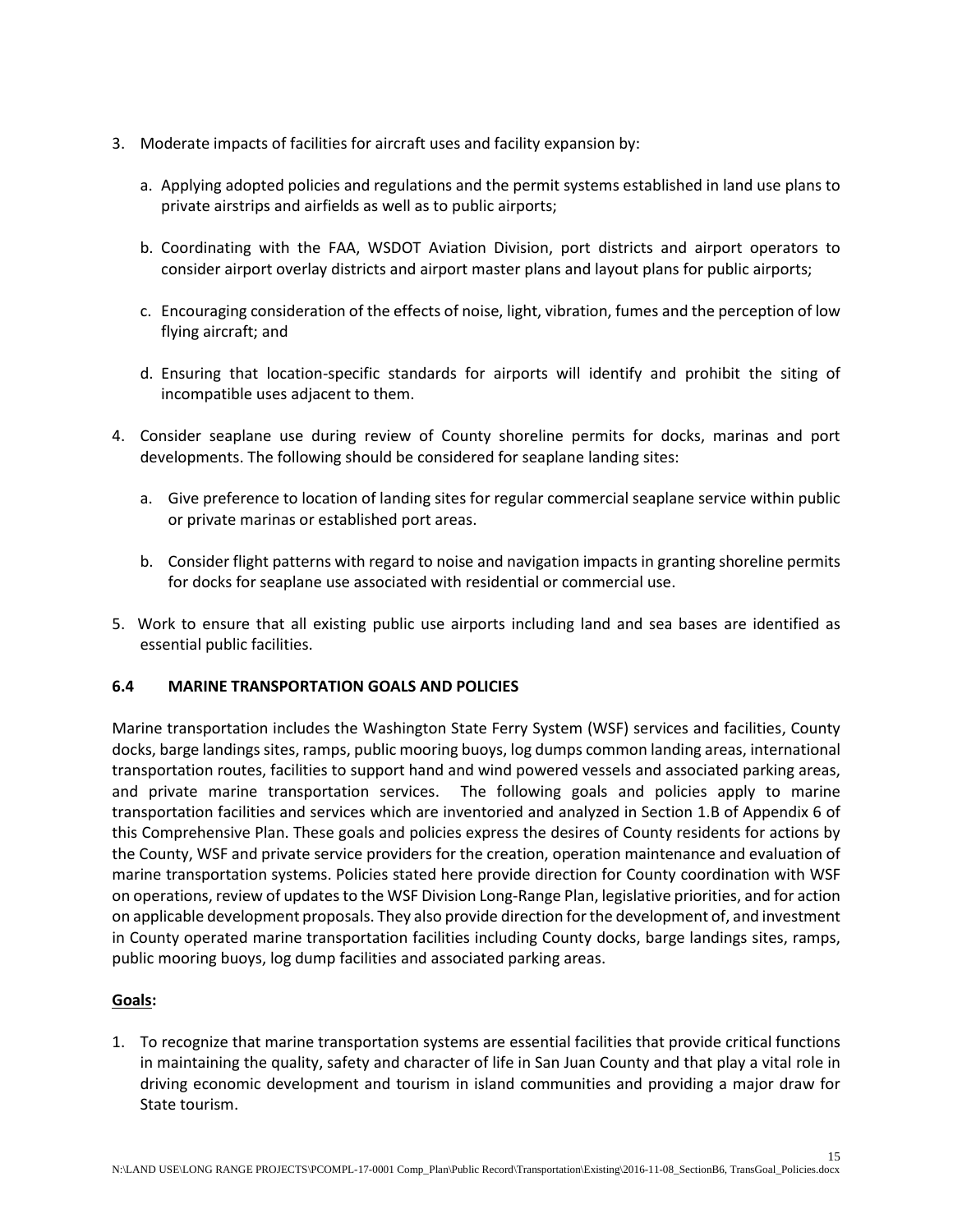- 2. To recognize the environmental, economic, and social conditions of the islands as primary factors in the management of transportation facilities and services.
- 3. To establish LOS standards and encourage the use of demand management strategies to contain capital expenditures.
- 4. To promote state transportation plans that would provide long-term sustainable funding of state ferry routes that link the County to the mainland and Canada.
- 5. To enhance the County's working relationship with the WSF and other transportation providers.
- 6. To inform the WSF and other state entities of the travelling needs of County residents and propose priority solutions.
- 7. To encourage the development of public and private sector marine transportation services and facilities that improve multi-modal transportation options and connectivity.
- 8. To increase marine traffic to Eastsound Urban Growth Area and the Lopez Village.
- 9. To provide public dock facilities on Shaw Island and other outer islands, if necessary.

#### **6.4.A General Policies** (6.4.A.1-10):

- 1. Encourage appropriate funding, design and development of facilities and services which:
	- a. Serve the needs of island residents and visitors;
	- b. Ensure the preservation of rural island character, environmental quality, economic development, and island identities;
	- c. Provide better access to and among the islands served by County roads, docks, barge landing sites and ramps;
	- d. Provide parking and dock facilities on ferry-served islands to meet the needs of outer island residents; and
	- e. Encourage the development of privately owned and operated passenger-only ferries that would provide transportation between the County islands and mainland and Canadian destinations.
- 2. Establish and maintain a minimum of one barge landing site and facility when essential to the public wellbeing on each island, particularly non-ferry served islands, to address the special freight mobility needs of agriculture, forestry and other essential island businesses.
- 3. Support the development of one log dump on each island if needed to address the freight mobility needs of the forestry industry.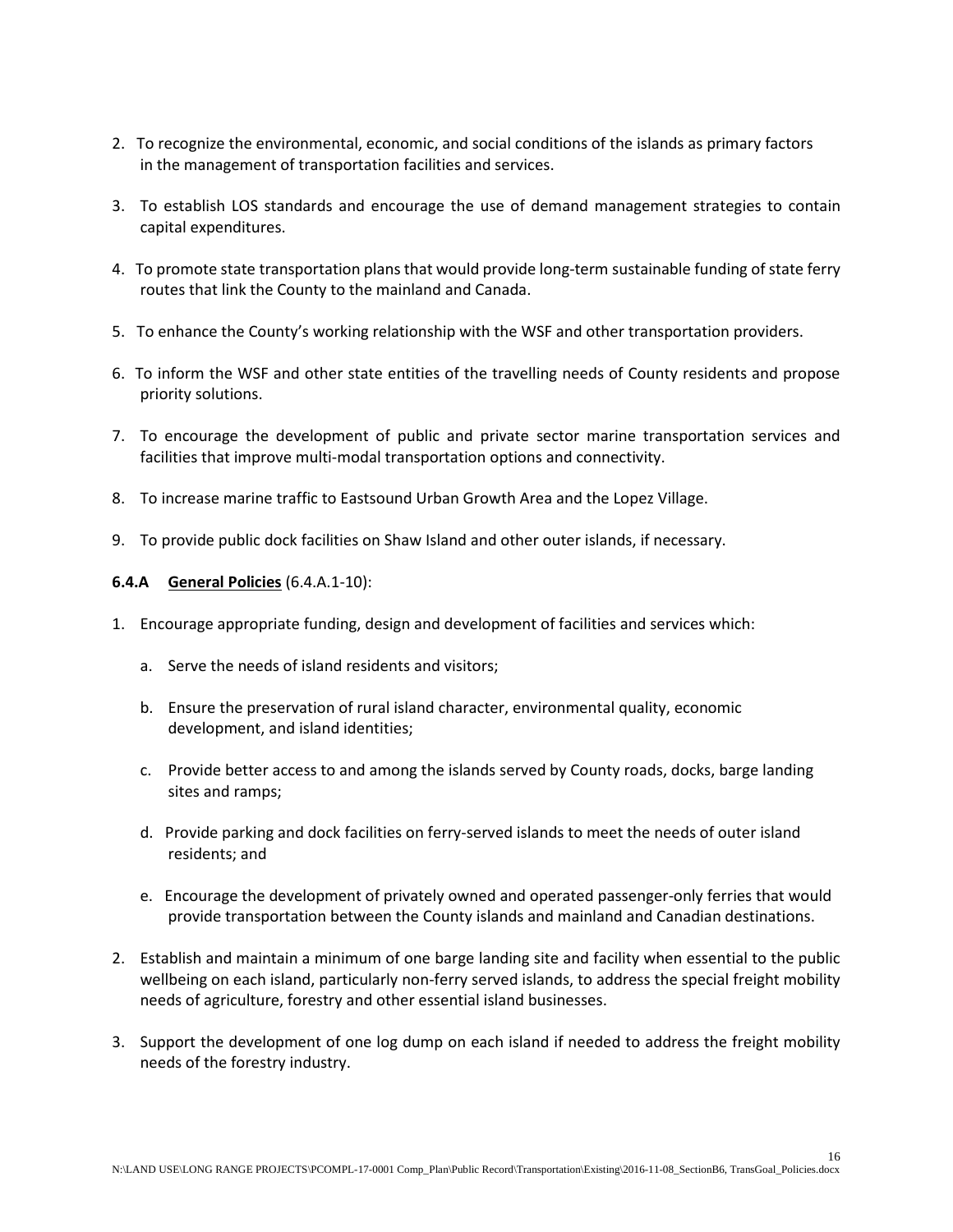- 4. Consider the need for alternative modes of transportation such as private marine passenger-only service and barges and encourage the development of direct connections to mainland intermodal transportation hubs.
- 5. Promote planning for and the development of intermodal connections between marine transportation services and facilities and land based transportation systems to improve mobility and accessibility.
- 6. Update, gather and interpret data on the use characteristics of marine transportation facilities and services to measure changes in level of service, and design and implement demand management strategies as needed.
- 7. Support improvements to marine transportation facilities and services that address the non-peak period needs of residents, businesses and visitors to improve the economic and social quality of island life.
- 8. Encourage delivery of an optimum state of ferry service for County residents and the business community at maximum efficiency and lowest cost.
- 9. Prohibit use of personal watercraft such as jet skis in the waters around and in San Juan County.
- 10. Consider direct marine access or expanded transportation service facilities in Eastsound, Lopez Village, Shaw, Waldron and other additional islands.

# **6.4.B Policies Related to the Washington State Ferry System.** (6.4.B.1-18):

San Juan County is highly dependent upon transportation services and facilities provided by the Washington State Department of Transportation Ferries Division (WSF). The Washington State ferry system is the State highway for the San Juan Islands. Ferry service is the primary mode of transportation to the mainland and the mainstay of social and economic life. Coordination with the WSF and other state entities is integral to maintaining an efficient system of moving people, goods and freight. Moreover, the ferry system is essential in meeting special transportation needs of residents, businesses, social services, schools and other public institutions. It also plays a critical role in maintaining and enhancing state and local tourism sectors.

The County Council established the San Juan County Ferries Advisory Committee (FAC) under the requirements of RCW 47.60.310 and SJCC 2.44 to work with the WSF to address community needs related to ferry schedules, customer problems and regional issues. The FAC obtains community input on ferry service issues, advises the WSF on those issues, and provides the County Council with information on the condition of facilities, and service and operational matters affecting the San Juan Islands service area. These issues pertain to safety, tariffs, service, scheduling, economic vitality, vessel allocation, terminal facility adequacy and vessel maintenance.

With the help of the FAC, the County identifies solutions to on-going funding and service challenges and promotes improvements in the ferry system through interactions with the WSF, the Washington State Transportation Commission and the State legislature.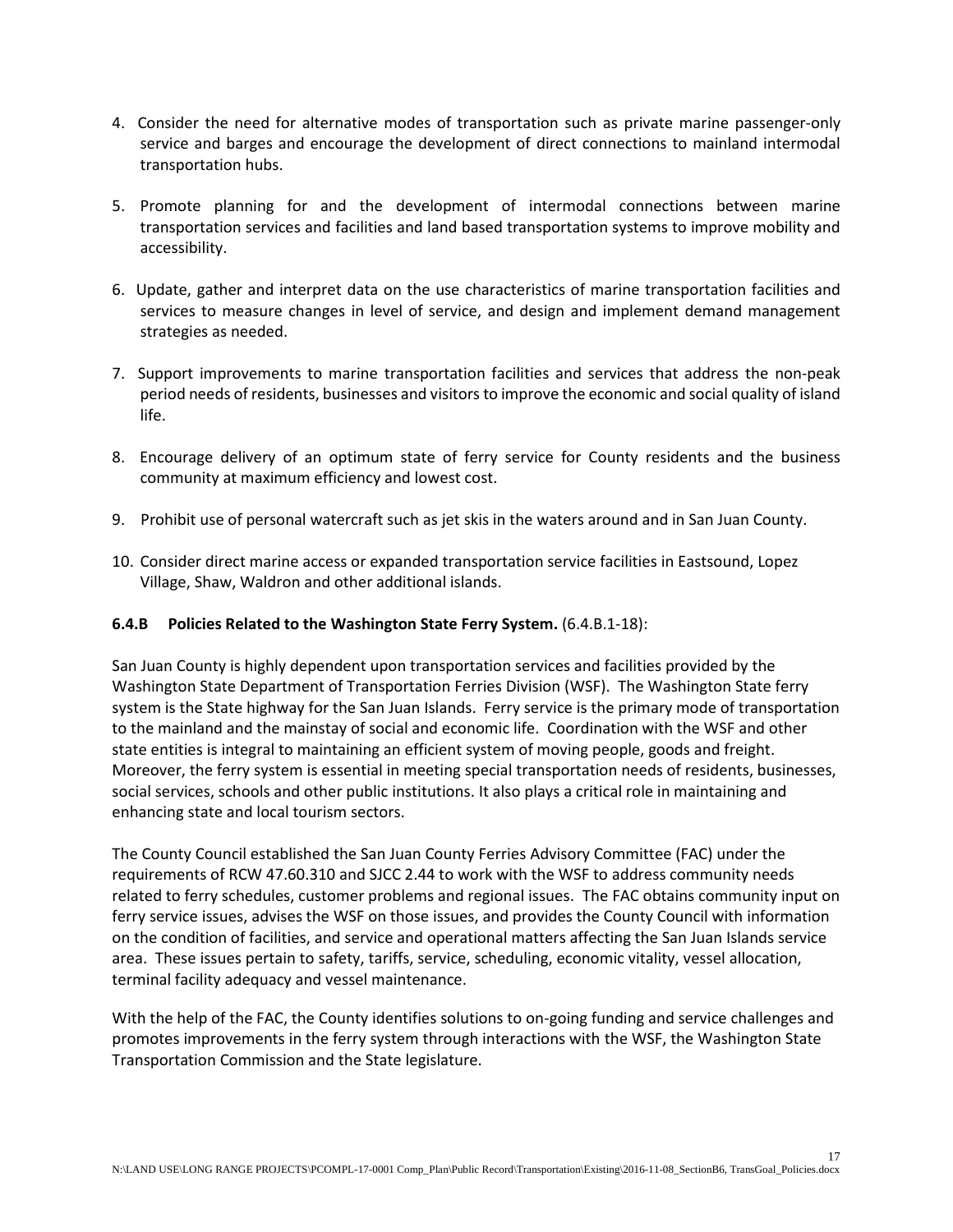#### **Policies** (6.4.B.1-18):

- 1. Consider the following primary factors while planning and developing marine transportation systems:
	- a. Existing marine terminal facilities and connecting roads are components of the marine transportation system and have significant physical constraints which must be considered in planning for changes to marine facilities and services.
	- b. Transportation facilities and activities can have significant direct and indirect impacts on land use and circulation patterns and the economic vitality of the community.
	- c. Cost-effective and time-efficient ferry transportation is essential to island commerce.
	- d. The County and the State of Washington have separate but complementary responsibilities for inter-island marine transportation.
	- e. Washington State ferry routes are the primary economic routes for San Juan County.
- 2. Work with the state and federal government to encourage:
	- a. The long-term, sustainable funding of WSF service levels and capital funding for on-going ferry construction needed to replace the aging fleet;
	- b. The construction of a second ferry terminal slip with vehicle access in the Town of Friday Harbor to improve efficiency, scheduling flexibility and serve as a back-up slip;
	- c. The dedication of funding needed to construct a commuter parking lot near the Friday Harbor and Orcas and Lopez Island ferry terminals including priority funding to expedite development of a lot on Department of Transportation property located in Orcas Village; and
	- d. The dedication of funding needed to improve off-loading of passengers and vehicles especially at the terminal located in the Town of Friday Harbor.
- 3. Support the work of the FAC in collecting and interpreting data, gathering community input and providing recommendations to the County Council on ferry service improvement issues requiring coordination with the WSF and the Washington Transportation Commission.
- 4. Support a local public review process conducted by WSF that seeks comments regarding potential modifications to its administration of the adopted preferential loading policies identified in WAC 468– 300–700. This review process should include, but not necessarily be limited to, the Ferry Advisory Committee. The County should support operations and procedures for processing requests for preferential loading which reflect local needs.
- 5. Submit requests to modify WAC 468–300–700 pertaining to preferential ferry loading to the FAC who will coordinate with WSF. The FAC should review and make recommendations on each request to the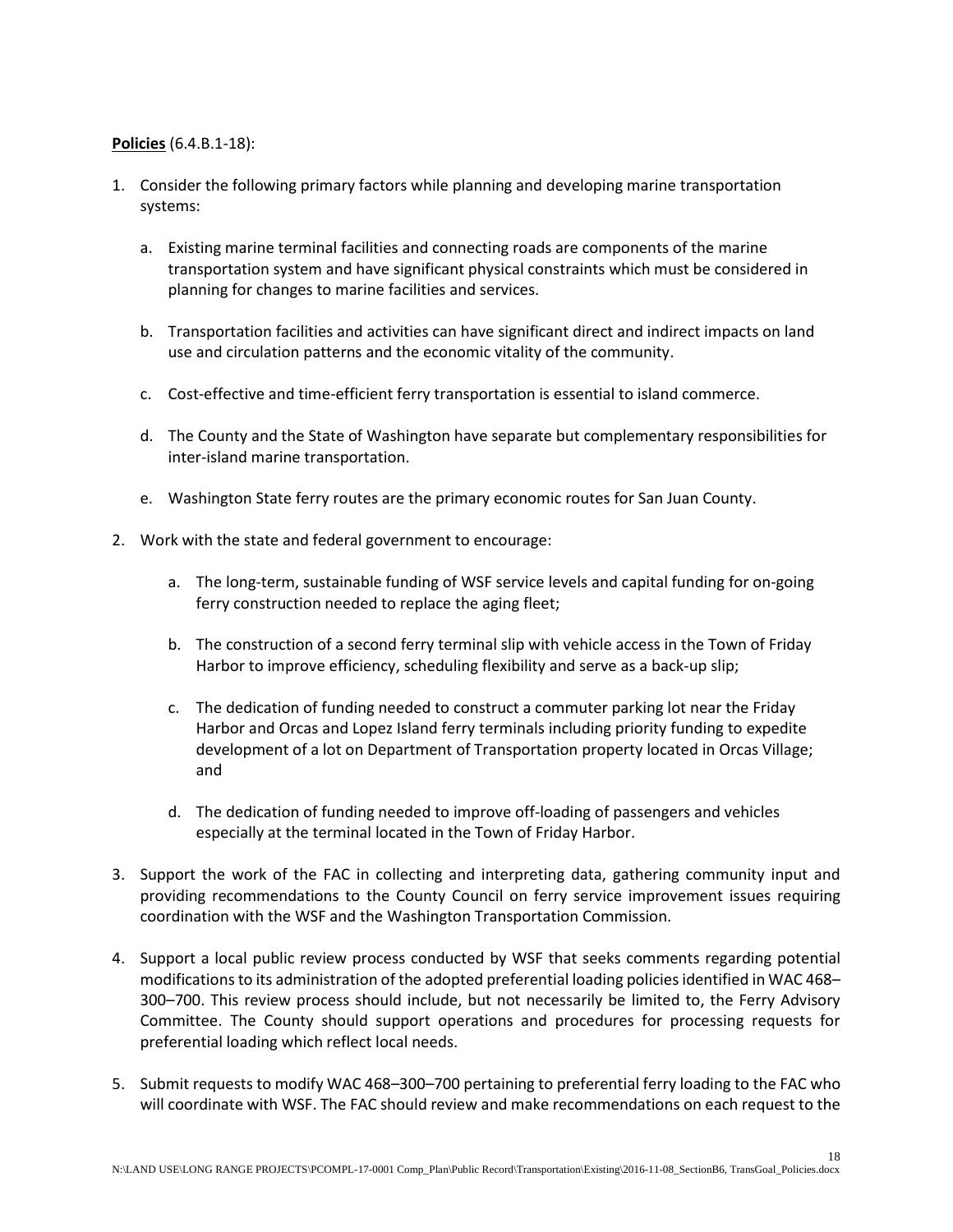San Juan County Council. The Council should make any formal recommendation to amend WAC 468– 300–700 to the Washington State Transportation Commission.

- 6. Coordinate with WSF, other regional transportation systems entities, and community transportation partners and providers to promote non-vehicular traffic on ferries to spread demand and moderate increased demands on terminal facilities and County roads. To accomplish this, the County should encourage WSF to:
	- a. Work with the County and Town to provide traffic control support near The Town of Friday Harbor ferry terminal and near and around the Orcas parking lot and County road ferry queue;
	- b. Consider the impacts of proposed service and facility improvements on traffic circulation at island terminals and on County roads and Town streets;
	- c. Solicit resources to improve schedules and transit connections at ferry terminals and coordinating with Skagit Transit and other transit providers; and
	- d. Promote development of improved pedestrian and bike access at terminals to encourage walkons.
- 7. Coordinate with WSF to adjust operational practices such as improving the use of information technology to mitigate adverse impacts on safe traffic circulation and safety on island roads. The County should encourage WSF to:
	- a. Promote operational and/or scheduling changes in preference to expanding terminal facilities;
	- b. Provide ferry boats in a vessel class that meet the needs of the County;
	- c. Separate the unloading of bicyclists and pedestrians from motor vehicles at island terminals;
	- d. Provide information regarding ferry and land transportation schedules at ferry terminals, on fixed displays regarding scheduled services and costs and on adjustable displays providing current information on ferry operations, (*e.g.*, overload status) and multimodal and transit options;
	- e. Enhance user information by developing updated and new social media and mobile information regarding ferry schedules, reservations, overloads, wait-times parking capacity; and
	- f. Work with the state legislature and WSF to add one additional ferry to the San Juan summer schedule to service seasonal demand.
- 8. Encourage the WSF to coordinate with the County and other parties when passenger ferry terminals or transfer floats are proposed by other parties, and on the preservation, expansion or improvement of all terminal facilities consistent with County and Town of Friday Harbor land-use plans including consideration of circulation patterns, potential public transit system connections and public shoreline access.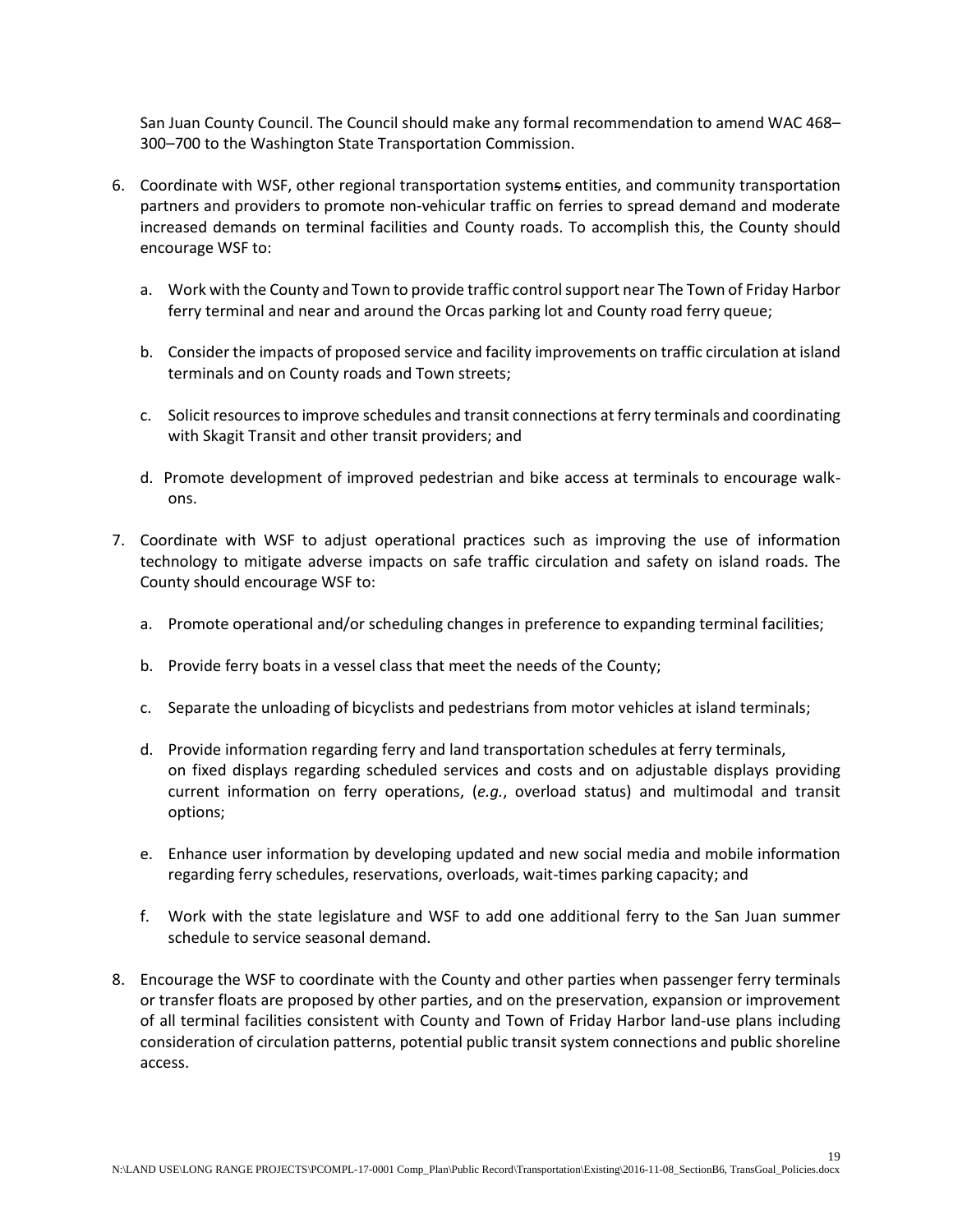- 9. Identify community needs and desires, and encourage refinements in the ferry level of service, its methodology and standards and response mechanisms to ferry capacity and service issues.
- 10. Adopt WSF's level of service standard, Level 2 for ferry service which is based upon the daily percent of sailings at full vehicle capacity and is fully described in Section B of Appendix 6 of this Comprehensive Plan. Level 2 LOS indicates whether or not ferry assets are being used efficiently and when the LOS is exceeded, additional investment would be considered.
- 11. Adopt WSF LOS Level 2 for ferry service for consistency with the WSF 2030 Long-Range Plan although the WSDOT does not identify the Anacortes to San Juan Islands ferry route as a highway of statewide significance and concurrency requirements are not mandated.
- 12. Work with the WSF and other transportation providers to implement demand management strategies outlined in the WSF 2030 Long-Range Plan and other local plans addressing non-motorized transportation and take the following steps:
	- a. Re-evaluate the ferry LOS standard to determine if changes in available data, suggest that revisions of the LOS standards are appropriate. If changes are appropriate, amend this Element to revise the level of service standards.
	- b. Work with WSF, the Town of Friday Harbor and other entities to consider and implement adaptive demand management strategies designed to address increases in peak demand and improve the operation and efficiency of the ferry system. These strategies may include, but are not limited to those outlined in the WSF 2030 Long-Range Plan and identified by the County, including taking steps to:
		- (1) Shift the demand from vehicle traffic to non-vehicular traffic, implement a vehicle reservation system, ride-sharing programs, improve passenger and pedestrian handling capabilities at terminals, enhance public transit scheduling and real time connection information, expand park and ride capabilities, decentralize parking or other parking improvements, improve pedestrian and bike connections, provide new loading/facilities and new/expanded services.
		- (2) Promote alternative modes of transportation such as private ferry systems, barges, air transportation, passenger-only service especially the location of a passenger ferry terminal at Bellingham which offer substantial benefits to island residents and, by encouraging passenger traffic, could reduce need for expanded vehicle terminal facilities in the islands, *etc*.
		- (3) Work with WSF to establish a reservation system that will enable users to obtain assured ferry space and that best meets the needs of residents, commercial enterprises, and other users, and supports economic development.
		- (4) Optimize fare collection techniques and explore fare pricing options for different customer types, including fares that address the needs of local residents, frequent users, visitors, and off-peak, off-capacity and promotional fares.
		- (5) Explore targeted, route-specific strategies to reduce traffic flow and smooth queuing congestion at terminals such as new traffic and dock space management techniques, parking,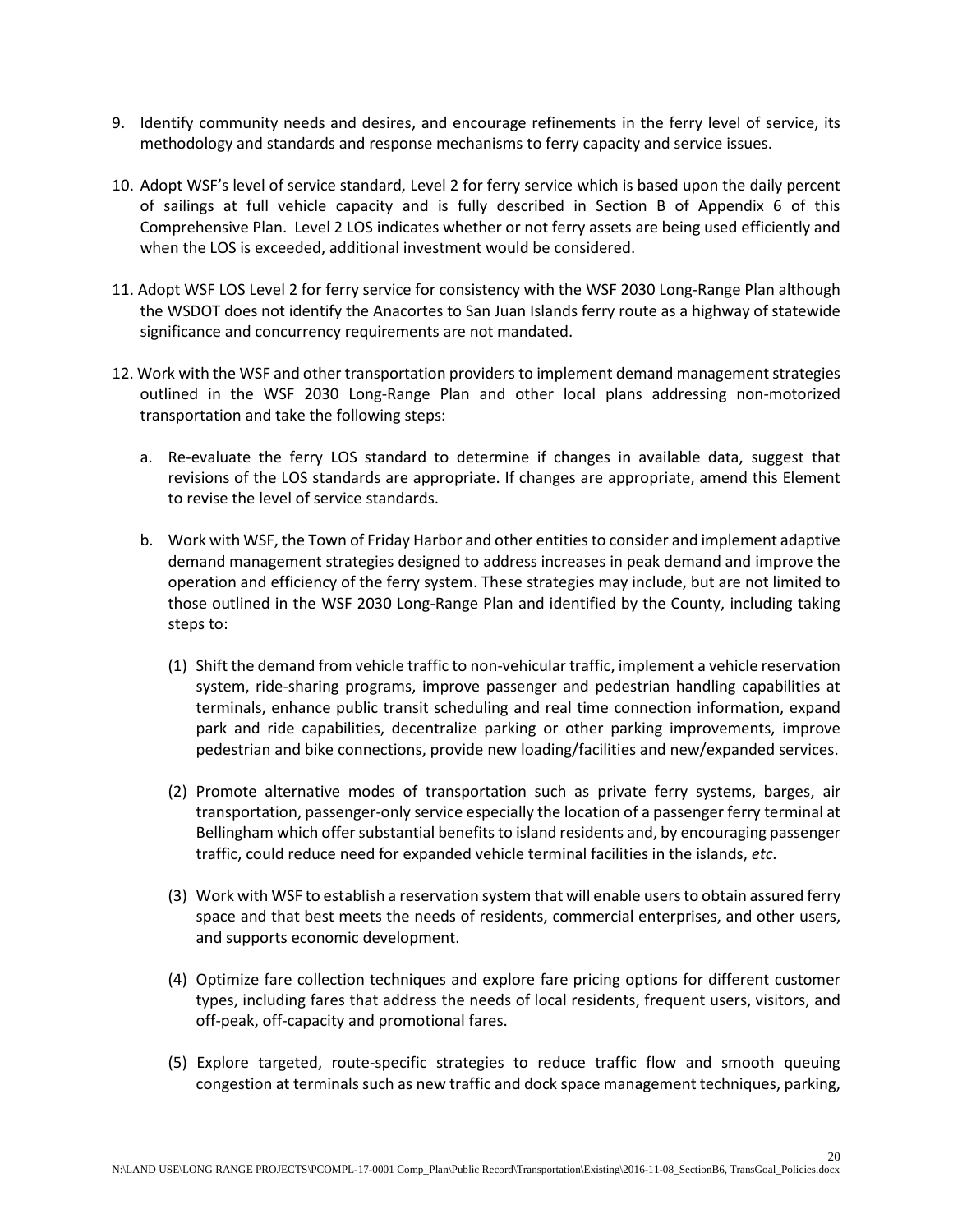holding, and scheduling methods, use of enhanced electronic and mobile user information applications and fare collection strategies that provide better customer service.

- (6) Support data gathering and interpretation that provides real information on which to base ferry operation and scheduling decisions.
- (7) Promote and market the use of non-single occupancy vehicles combined with transit enhancements.
- (8) Market tourism events and programs during times of greater ferry capacity and supporting promotional fares to spread demand to non-capacity sailings.
- 13. Take the following steps if ferry service falls below LOS 2:
	- a. Re-evaluate the LOS standard to determine if changes in available data indicate that ferry assets are being used most effectively and recommend that WSF move towards further system investments.
	- b. Evaluate the goals and policies contained in the Land Use Element and Shoreline Master Program that affect the rate and amount of residential, commercial, recreational, and industrial growth allowed.
- 14. Evaluate development for impacts to ferry service and terminal parking through the SEPA process except for single-family residential proposals and other development proposals that do not require SEPA.
- 15. Work with WSF to evaluate the effects that demand management strategies from the WSF 2030 on ferry terminal parking issues and work together to consider the costs, benefits, environmental and land impacts associated with the creation of additional parking capacity located either on-site at the ferry terminal or at remote locations if demand management strategies are not effective in reducing parking congestion issues.
- 16. Work with WSF to develop a meaningful LOS standard for ferry terminal parking that could be used to more effectively gauge the adequacy of ferry terminal parking.
- 17. Support public and private transit and other multi-modal transportation system opportunities that promote non-vehicular ferry trips and reduce the need for terminal parking.
- 18. Encourage WSF and the State to secure funding to construct adequate commuter or short-term (1-3 days) parking areas at all ferry-served terminals as needed after demand management strategies have been implemented.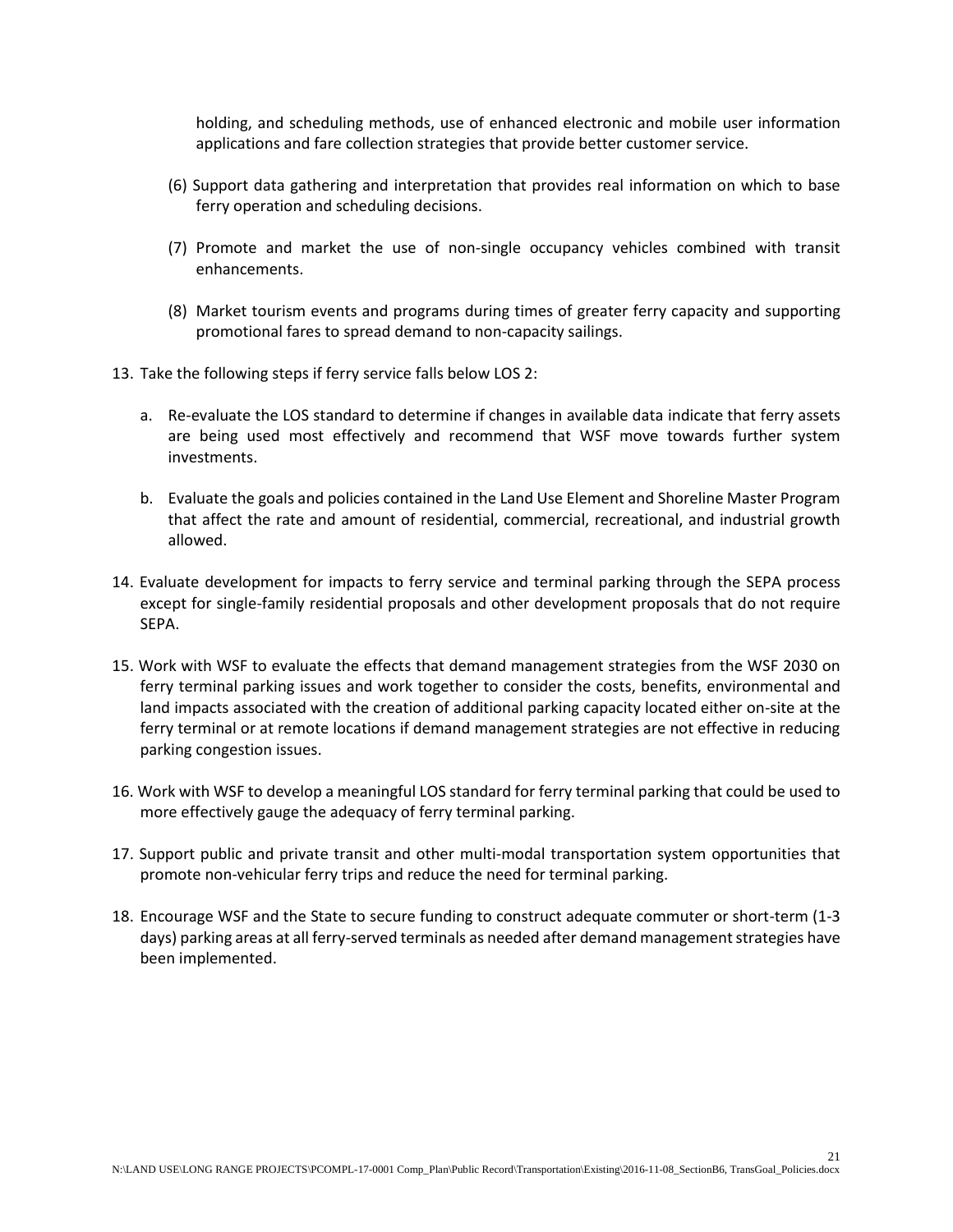### **6.4.C Policies for County Docks, Barge Landing Sites, Ramps and Associated Parking Areas** (6.4.C.1- 10):

Public marine facilities serve as extensions of the County road system, provide access for kayaks and other boats, create access to popular water trails and recreation areas, are essential components of a thriving economy and are a significant element of the transportation system in an island community. Appendix 6, Section I.B.4.c of this Comprehensive Plan provides an analysis of LOS for County docks. Tables 7 and 8 in Appendix 6 provide detailed dock inventories and LOS information for three types of docks and dock service areas in the County.

Type 1 docks are located on ferry-served islands and provide primary access for non-ferry served islands. Type 2 docks are located on non-ferry served islands that have County roads. Type 3 docks serve recreational uses or provide access between ferry-served islands. Appendix A indicates that the current LOS for Types 1, 2 and 3 docks are C, D and F based upon lineal feet per seasonally adjusted dwelling unit in a service area. This measurement has not been found to be significantly useful and warrants an investigation of alternative methods of determining LOS standards for docks.

The availability of sufficient barge landing sites and storage areas and their safe use, and development will be needed through the planning period to accommodate business development and road building especially if materials for road building must come from off-island providers. Barge landing sites are also critical for emergency situations.

#### **Policies** (6.4.C.1-9):

- 1. County and state responsibilities for inter-island services and docks, barge landing sites, ramps and their associated parking area facilities differ but should be coordinated. The County should:
	- a. Work with the port districts, island communities, and WSF when applicable to coordinate the planning, development, and maintenance of docks, barge landing sites, ramps and associated parking areas.
	- b. Provide public docks, barge landing sites, ramps and parking areas as essential public facilities and components of the County road system that are available for public use to facilitate inter-island transport of goods and people and coordinate these facilities with potential passenger-only ferry service operations. Support development of one barge landing site per island when consistent with the Shoreline Master Program.
	- c. Place emphasis on first providing adequate load/unload space, and secondly on short-term tie up space. Overnight moorage for recreational use should not be allowed until a feasibility study is conducted that includes an analysis of individual dock usage characteristics, costs and benefits, strategies to minimize user conflicts, implementation and enforcement measures, and a pilot program has been implemented and assessed.
	- d. Include freight lifting equipment where necessary or appropriate to facilitate.
	- e. Encourage WSF to install load/unload floats or reasonable alternatives to them at all ferry terminals, including the Anacortes terminal, to enhance inter-island travel and promote efficient and convenient use of passenger-only ferry service.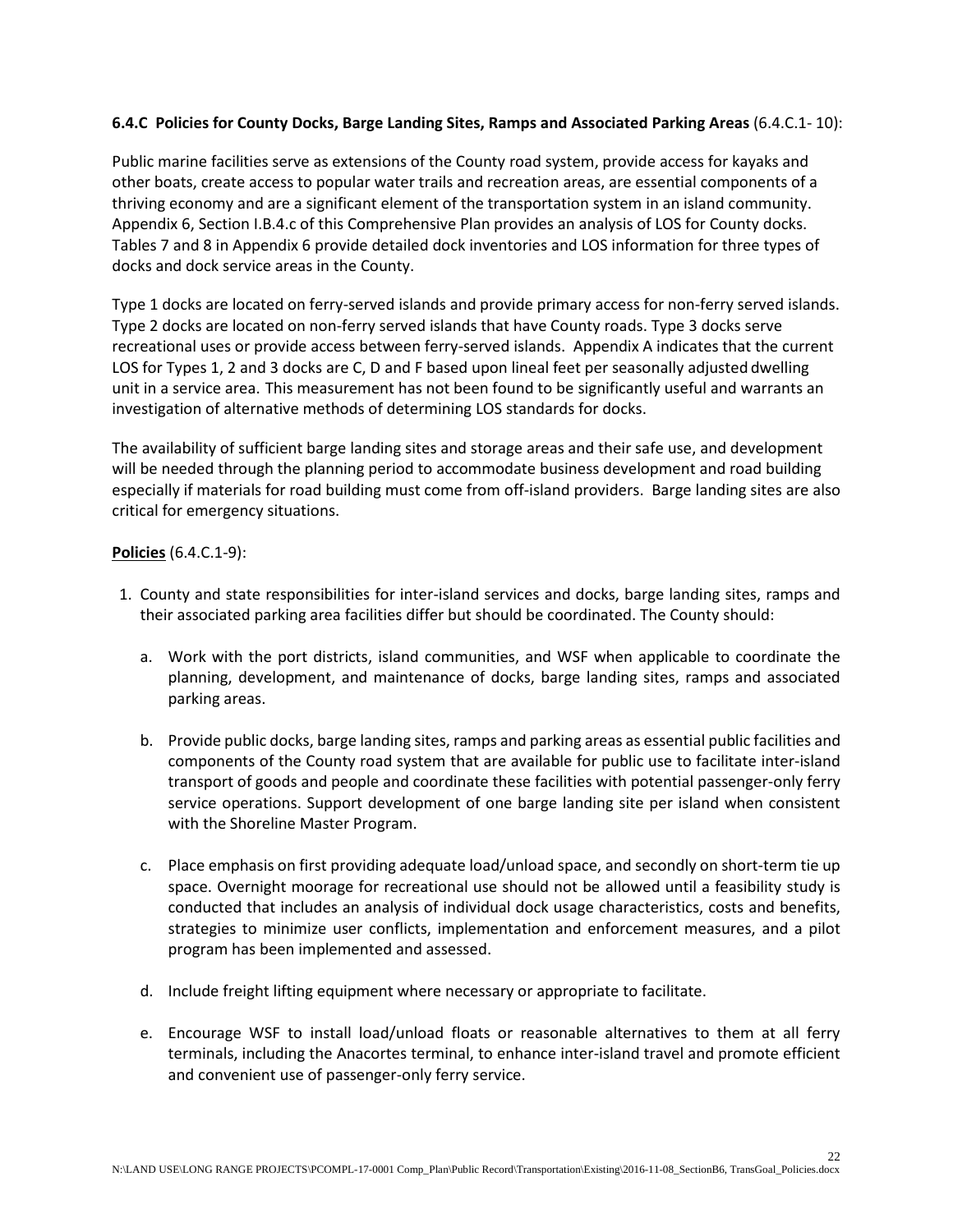- f. Work with developers of small boat docks (load/unload floats) at ferry terminals designed to improve access to the terminals from islands not served by ferries.
- g. Work with the local utilities to improve service to all marine locations where possible.
- 2. Locate County docks and ramps only on islands served by County roads. Barge landing sites should be located as needed. Preference should be given to locations where public shoreline access is available and where there is adequate parking space to serve the type of use anticipated. Potential connection to public vehicular transport should also be considered in establishing dock, ramp and barge landing site locations. Prioritize the use of existing County owned or private barge landings. Limit barge landings in critical areas unless no other option is viable.
- 3. Prioritize County dock projects as follows:
	- a. Modifications and maintenance necessary for the safe usage of existing Type 2 County Docks. Type 2 County Docks are those County docks located on non-ferry served islands;
	- b. Modifications and maintenance necessary for the safe usage of existing Type 1 County Docks. Type 1 County Docks are those County docks, located on ferry-served islands, which provide primary access to ferry-served islands from non-ferry served islands;
	- c. Modifications and maintenance necessary for the safe usage of existing Type 3 County Docks. Type 3 County Docks are those County docks located on ferry-served islands which are primarily used for recreational purposes or are used for access between ferry-served islands;
	- d. New Type 1 County docks within service areas which have no existing County dock pursuant to the LOS policies for County docks;
	- e. Capacity improvements to existing Type 1 County docks pursuant to the LOS policies for County docks;
	- f. New Type 2 County docks within service areas which have no existing County dock pursuant to the LOS policies for County docks;
	- g. Capacity improvements to existing Type 2 County docks pursuant to the LOS policies for County docks; and
	- h. New or improved Type 3 County docks.
- 4. Establish LOS C as adequate for existing and new Type 1 County docks and LOS D as adequate for existing and new Type 2 County docks. Dock level of service is addressed in section B.4 of Appendix 6 of this Comprehensive Plan.
- 5. For islands and locations where no County dock currently exists, establish LOS F as adequate. Annually evaluate demand and capacity of County docks, and review the LOS standards and capital needs every three years as part of the development of the six-year transportation facilities plan.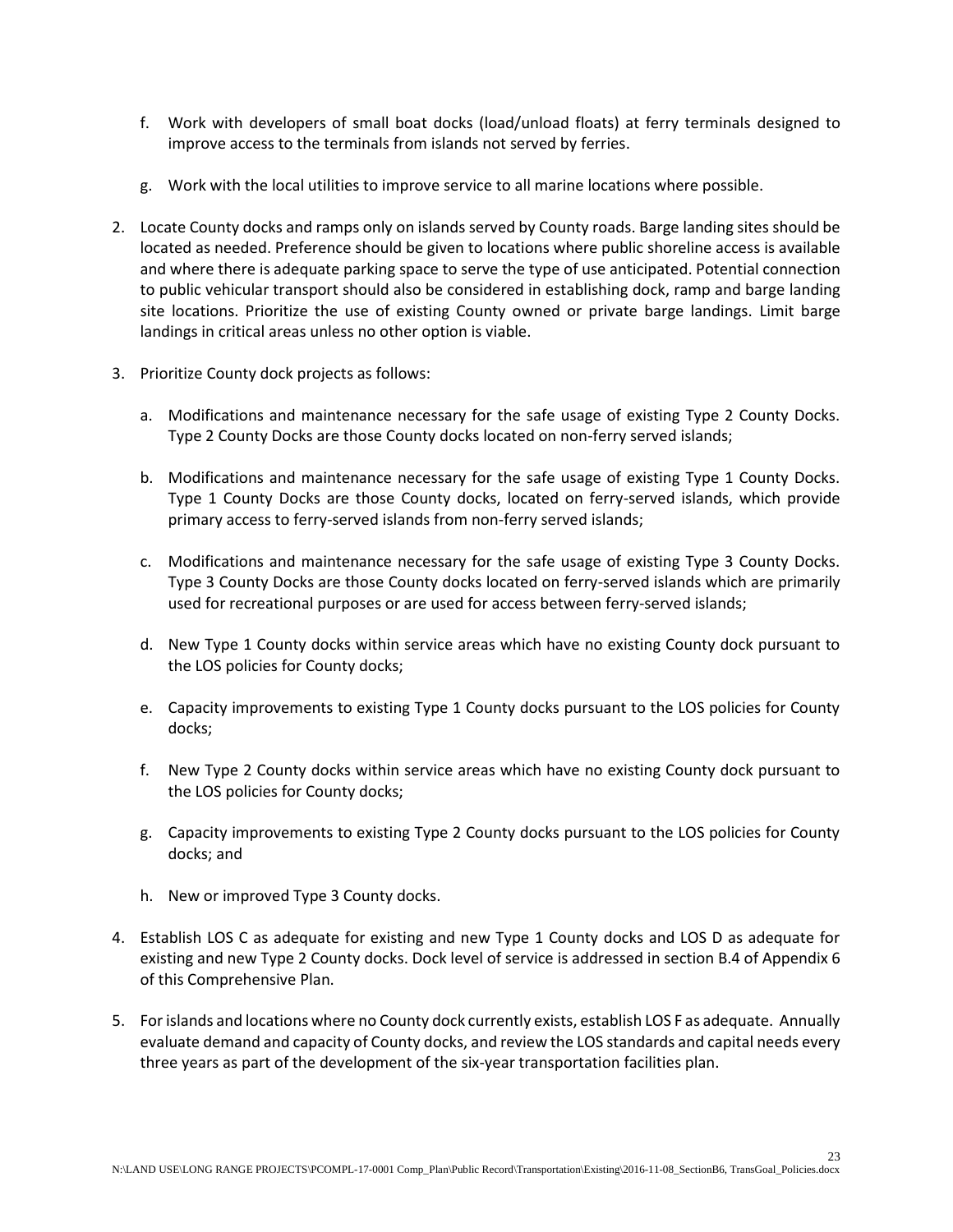- 6. When the level of service for existing and new County docks falls below the LOS standards in Policy 4, above, initiate the following response mechanisms:
	- a. Re-evaluate the LOS standard to determine if changes in available data, and/or community needs or desires, make modification of the LOS standards appropriate; and/or re-evaluate the defined service areas to determine if they still accurately reflect the majority of the users. If changes are appropriate, amend this Element to revise the LOS standards. Identification of how new data, changes in community needs or desires, or changes in the designated service areas make changes appropriate should accompany any proposal to amend this Element.
	- b. Evaluate alternative means of increasing capacity or decreasing demand. Include in the evaluation the costs, benefits, and environmental impacts of expanding the existing dock(s), leasing facilities, requiring new development to provide access at private joint moorage facilities, or adding additional public docks to serve the service area(s).
	- c. Implement an appropriate mix of capacity improvements and/or demand management strategies to bring the service back to a level identified as adequate by this Element.
- 7. Adopt and enforce concurrency standards which would prohibit development approval if it can be shown that the development would cause the level of service for Type 1 and Type 2 County docks to decline below the standards adopted in Policy 4, above, unless transportation improvements or strategies to accommodate the impacts of development are made concurrent with the development. Transportation improvements or strategies may include, but are not limited to those identified in Policy 6 above.
- 8. Provide parking at Type 1 County docks where appropriate and necessary. In general, the number of spaces to be provided should be based on the number of dwelling units in the service area or the more detailed parking utilization study proposed in item 10 below.
- 9. Complete a dock utilization study which considers the availability of private and public dock space and other dock use characteristics including typical dwell time, useable dock space, peak period use, dock parking amenities, the percentage of non-resident users and other pertinent factors. Use the study results to revise the dock LOS methodology and standards and to and to consider the adoption of a dock parking LOS.

# **6.5 LAND TRANSPORTATION GOALS AND POLICIES**

Land transportation facilities and services are inventoried and analyzed in Appendix 6, Section I.C of this Comprehensive Plan. This Element addresses public and private roads, bridges, parking, mopeds, and transit service. Levels of service standards for County roads are established in Section I.C.1.b in Appendix 6 of this Comprehensive Plan.

# **Goals**:

1. To maintain a road planning and improvement system that corresponds to land development goals and policies expressed in the Land Use Element of this Comprehensive *Plan,* its subarea plans.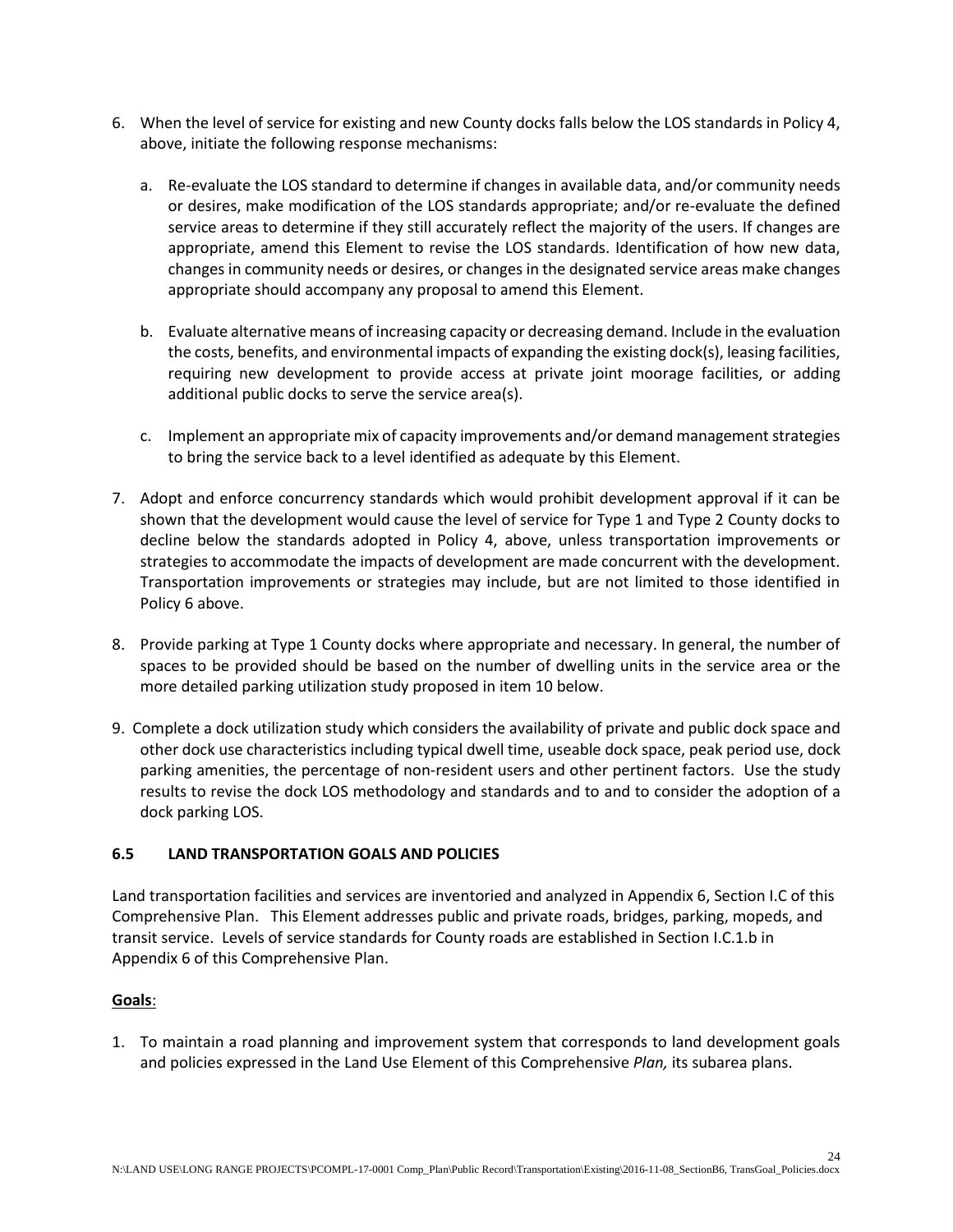- 2. To maintain a public road system that is as safe and efficient as possible while recognizing the importance of conserving environmental and scenic qualities of island roads.
- 3. To facilitate diverse modes of transportation and provide intermodal connectivity and improved accessibility.
- 4. To follow the goals and policies adopted in the San Juan County Parks, Trails and Natural Areas Plan and Nonmotorized Plan for nonmotorized and recreational transportation
- 5. To increase education and outreach to improve bicycle and pedestrian safety and healthy lifestyles.
- 6. To encourage transit providers to provide and expand transportation services that support the needs of local residents and visitors.

#### **6.5.A Policies for Road Classification, Right-of-Way, Design and Construction** (6.5.A.1-15):

#### Road Classification

- 1. Classify all County roads as major collectors, minor collectors or local access roads as shown on the road classification maps adopted as part of this Comprehensive Plan in Appendix 6.
- 2. Establish a prioritized on-going traffic count program for County roads. Local access road counts should be monitored to ensure that traffic volumes do not exceed road design capacities.

#### Right-of-Way

- 3. Make County road rights-of-way widths adequate to accommodate anticipated improvements, including utilities, franchise use options, telecommunications infrastructure, and nonmotorized transportation facilities, and to maintain the roadway. A minimum twenty-year planning period should be used for the purposes of anticipating needed improvements. The County should:
	- a. Obtain dedications of road rights-of-way when discretionary use permits or land division approvals are sought by property owners; and
	- b. Ensure coordination between Planning, Public Works, Parks, Land Bank, trail organizations such as the San Juan Island Trails Committee, Orcas Pathways, Lopez Community Trails Network, and other local, state and federal partners during the planning, development, and maintenance of nonmotorized transportation projects.
- 4. Refrain from vacating public road rights-of-way needed to provide an adequate road system, access to private property, public access to, or a view of water bodies and links to trails systems.
- 5. Approve parking on County road right-of-way if it will provide a public benefit however; in rural areas, shoulders of County roads should not be widened or improved to provide parking for residential or commercial uses.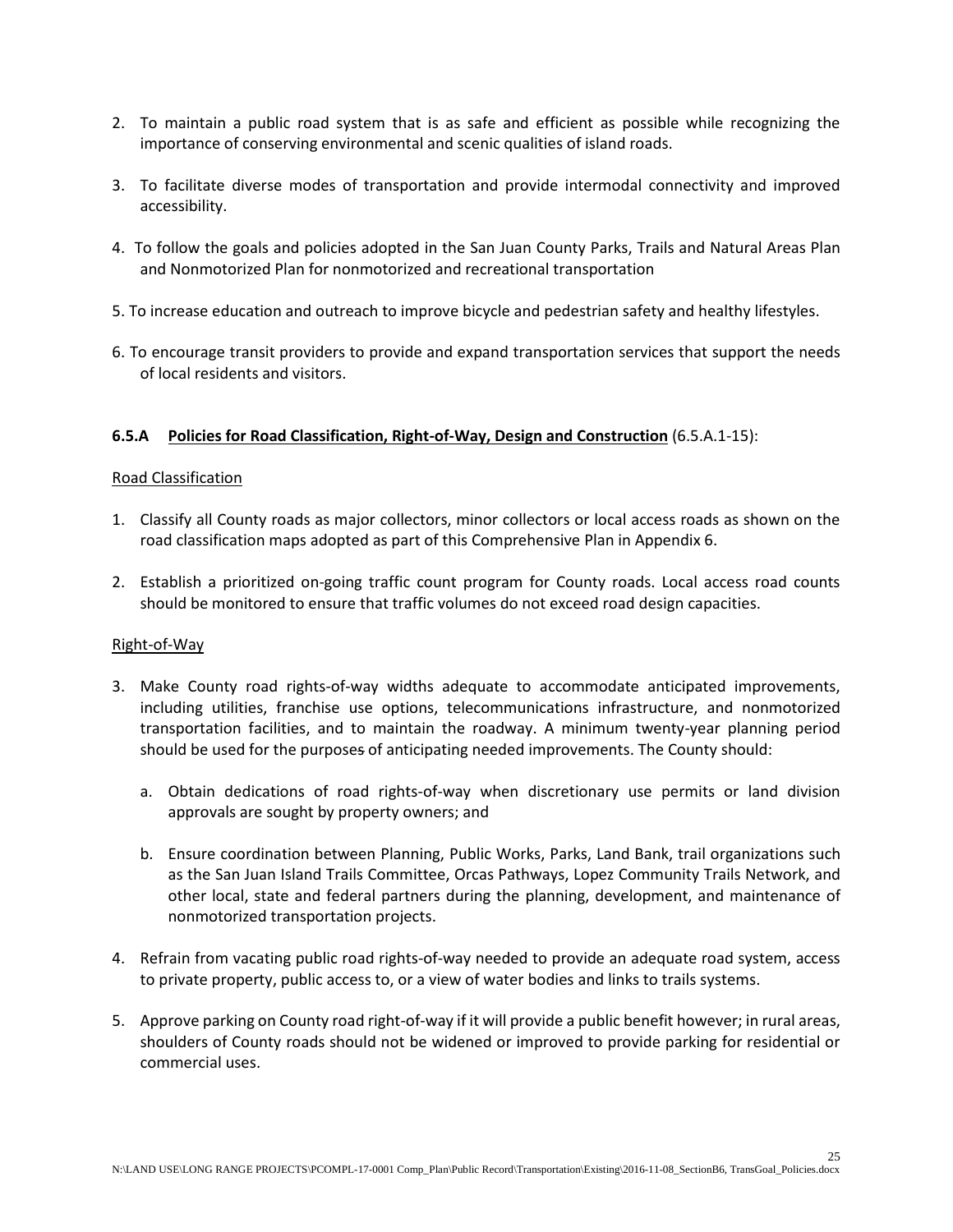6. Consider the inventory of County road ends which abut shorelines that is included in the 2010 San Juan County Parks, Trails and Natural Areas Plan and Nonmotorized Plan and evaluate their potential for recreational or other uses.

#### Road Design and Construction

- 7. Develop and adopt County road standards that meet minimum WSDOT and other applicable agency requirements. The standards should protect rural character, provide for safety, the types and intensities of land uses to be served, volumes of traffic and transportation modes to be accommodated, and planning principles contained in the 1995 Scenic Road Manual. These principles include the design and planning guidelines addressing the protection of rural character and aesthetics.
- 8. Support road designs that follow the goals and guidelines in the 1995 Scenic Road Manual until they are superseded by Council adopted road standards described in item 7 above. While safety of County roads is a primary concern, the design, construction, and maintenance of roads and right-of way trails should minimize adverse impacts on the scenic character of roadways that is provided by roadside trees, brush and terrain, the routes themselves and vistas from them.
- 9. Prevent the construction of public or private roads through areas designated Natural or Conservancy in the San Juan County Shoreline Master Program where a feasible alternative exists.
- 10. Make use of the procedure provided in Chapter 36.86, RCW, to deviate from state standards for collector roads when necessary to maintain their scenic qualities.
- 11 Include a thorough public participation program and interdisciplinary teams advisory to the County Engineer as early as practicable in the planning and design phases of major projects. Adjacent property owners and other affected persons should be represented on interdisciplinary teams.
- 12. Strive to preserve the significant scenic, rural quality of island roads including the San Juan Island Scenic Byway.
- 13. Establish alternative design standards for roads on non-ferry served islands that meet the specific transportation needs of these islands.
- 14. Consider the creation of a local improvement district to finance improvements consistent with the applicable activity center or subarea plan when owners of property in activity centers desire road improvements that exceed County requirements, such as sidewalks and curbs.
- 15. Consider using low impact development techniques when physically and economically feasible.

#### **6.5.B Policies for Driveway Approaches to County Roads, Setbacks, and Maintenance** (6.5.B.1-3):

- 1. Hold the number of driveway approaches to County roads to a minimum to improve traffic safety and minimize maintenance expenses.
- 2. Ensure that all structures are setback from road rights-of-way in order to maintain the rural and scenic character of County roads and provide for underground utilities.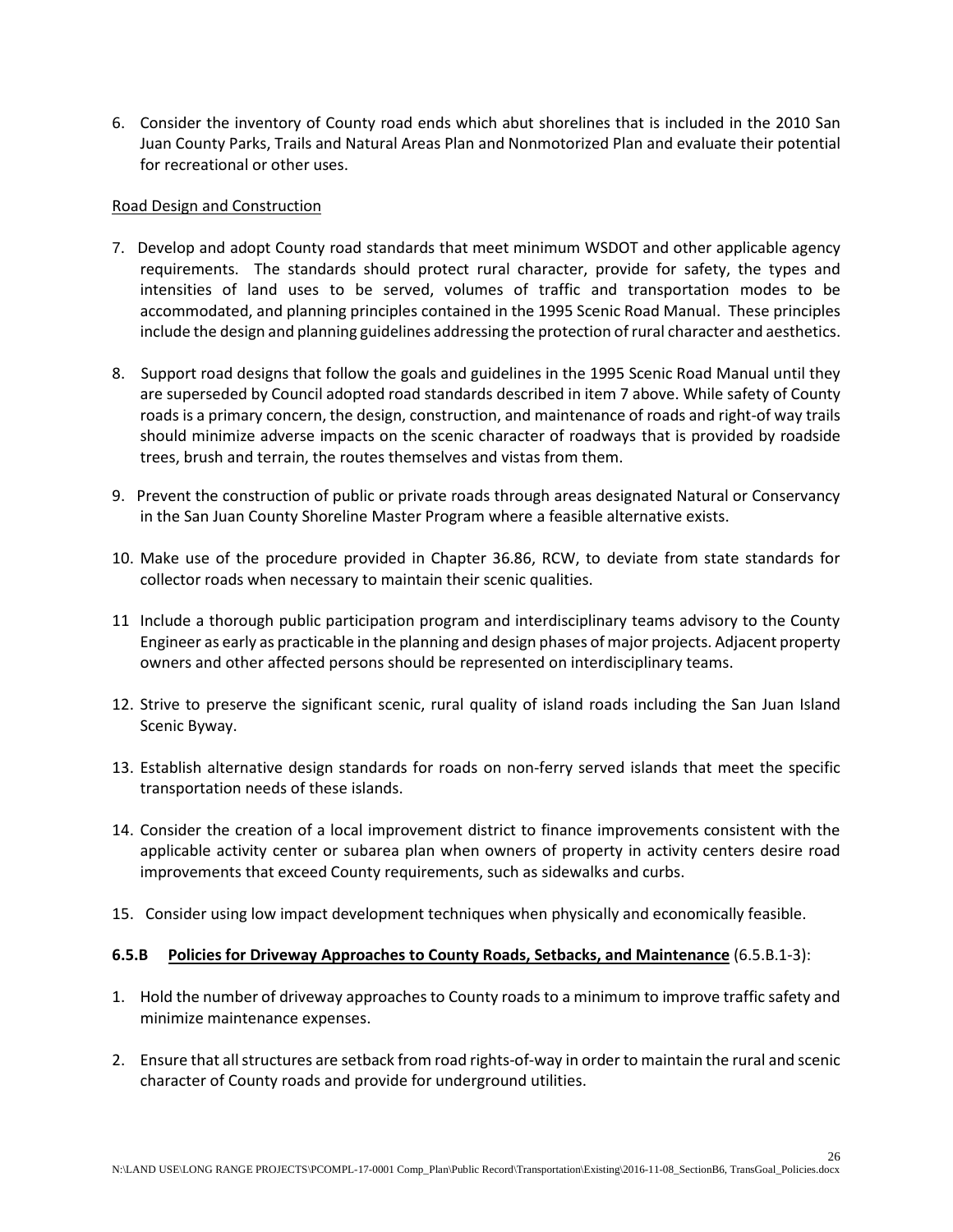- 3. Conduct maintenance of County transportation facilities by:
	- a. Keeping its transportation facilities in a usable and safe condition.
	- b. Assigning first priority to maintaining major and minor collector roads.
	- c. Reduce the number of noxious weeds occurring over the long-term by minimizing to the extent that safety allows clearing of vegetation, particularly trees, in road rights-of-ways. Scheduling clearing should be coordinated with the tourism season in mind. Develop and implement programs as legally required under Chapter RCW 17.10 and Chapter WAC 16.750 to remove noxious weeds, control the spread of their seeds prior to mowing and reduce the spread of noxious seeds after mowing by sweeping and removing refuse from the roadway.
	- d. Do not use herbicides, pesticides, toxic substances or other chemicals for weed control or other purposes in road rights-of-way.

#### **6.5.C Policies for Land Transportation Level of Service** (6.5.C.1-7):

- 1. Establish LOS standards and response mechanisms for land transportation facilities and services which balance the needs of the community for land transportation with the impacts of those facilities and services.
- 2. Establish LOS standards for collector roads and UGA and Activity Center Intersections based upon Average Annual Daily Traffic (AADT) volumes. For San Juan County, the maximum AADT levels are provided in Appendix 6, Transportation of this Comprehensive Plan.
- 3. Establish LOS D as adequate for County collector roads. LOS D can be described as that condition during the peak hour when average vehicle operating speeds drop to 35 miles per hour, platoon sizes are typically 5-10 vehicles, and 75 percent of the motorists are delayed by congestion or slower vehicles. For Urban Growth Areas and Activity Centers, conduct intersection studies to determine the current LOS and evaluate future needs.
- 4. Initiate the following response mechanism when a County collector road falls below LOS D, based on the AADT:
	- a. Perform a traffic study to evaluate a collector road outside of an activity center by calculating the LOS using the methods described in the most current edition of the Highway Capacity Manual, and data for the specific section of a collector road outside of an activity center;
	- b. Re-evaluate the LOS standard to determine if changes in available data, and/or community needs or desires, make modification of the LOS standards appropriate. If changes are appropriate, amend this Element to revise the LOS standards. Identification of how new data or changes in community needs or desires make changes appropriate should accompany any proposal to amend this Element;
	- c. Initiate an evaluation of alternatives for increasing capacity and/or decreasing demand. The alternatives considered should: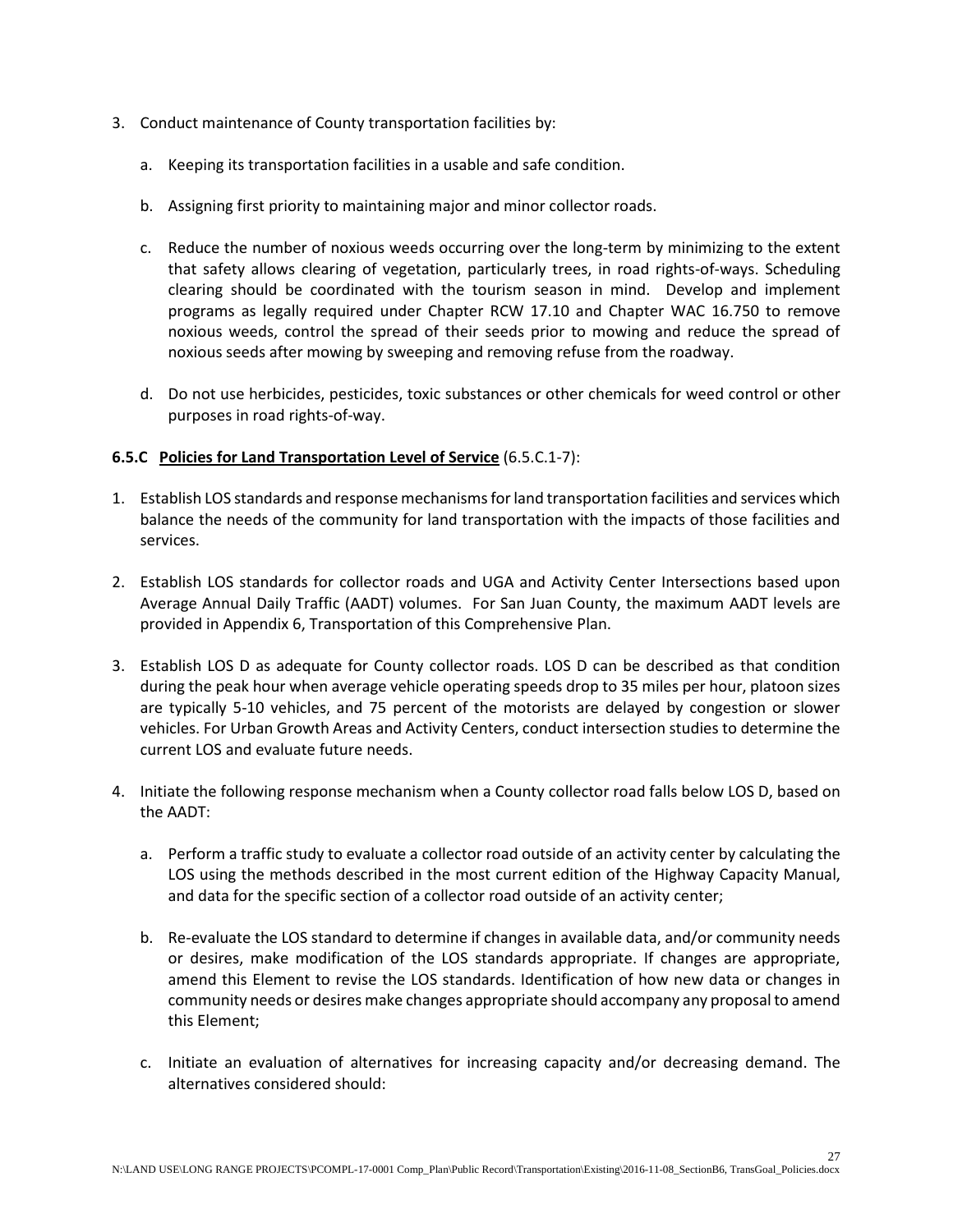- (1) include demand management strategies and other non-structural improvements,
- (2) be cost effective,
- (3) not significantly increase adverse impacts of the transportation facility on surrounding land uses or the natural environment,
- (4) be consistent with the goals and policies of this Element and the other elements of the Comprehensive Plan, and
- (5) include the evaluation of the goals and policies contained in the Land Use Element and Shoreline Master Program that affect the rate and amount of residential, commercial, recreational, and industrial growth allowed;
- d. Begin implementation of an appropriate mix of capacity improvements and/or demand management strategies to bring the facility(s) back to a level identified as adequate by this Element within one year.
- 5. Adopt and enforce concurrency standards which would prohibit development approval if the development causes the level of service for the collector roads to decline below the standard adopted in Policy 3, *above*, unless transportation improvements or strategies to accommodate the impacts of development are made concurrent with the development. Transportation improvements or strategies may include, but are not limited to those identified in Policy 4, above.
- 6. Develop specific LOS standards for collector roads when needed inside of urban growth areas or activity centers as part of the planning for individual activity centers.
- 7. Do not require concurrency for any other land transportation facilities.

# **6.5.D Policies for Private Roads** (6.5.D.1-2):

- 1. Private roads should not be incorporated into the County road system unless public benefits are substantial and design standards met.
- 2. Establish standards for private roads in accordance with the following:
	- a. Establish private road standards to provide adequate vehicular safety, low maintenance, and meet anticipated vehicular demand.
	- b. Require private roads to minimize environmental impacts and maintain the scenic character of island roads.
	- c. Subject roads developed as part of land development or new subdivisions to maintenance agreements when necessary.
	- d. Consider adoption of lesser road standards for islands not served by ferries.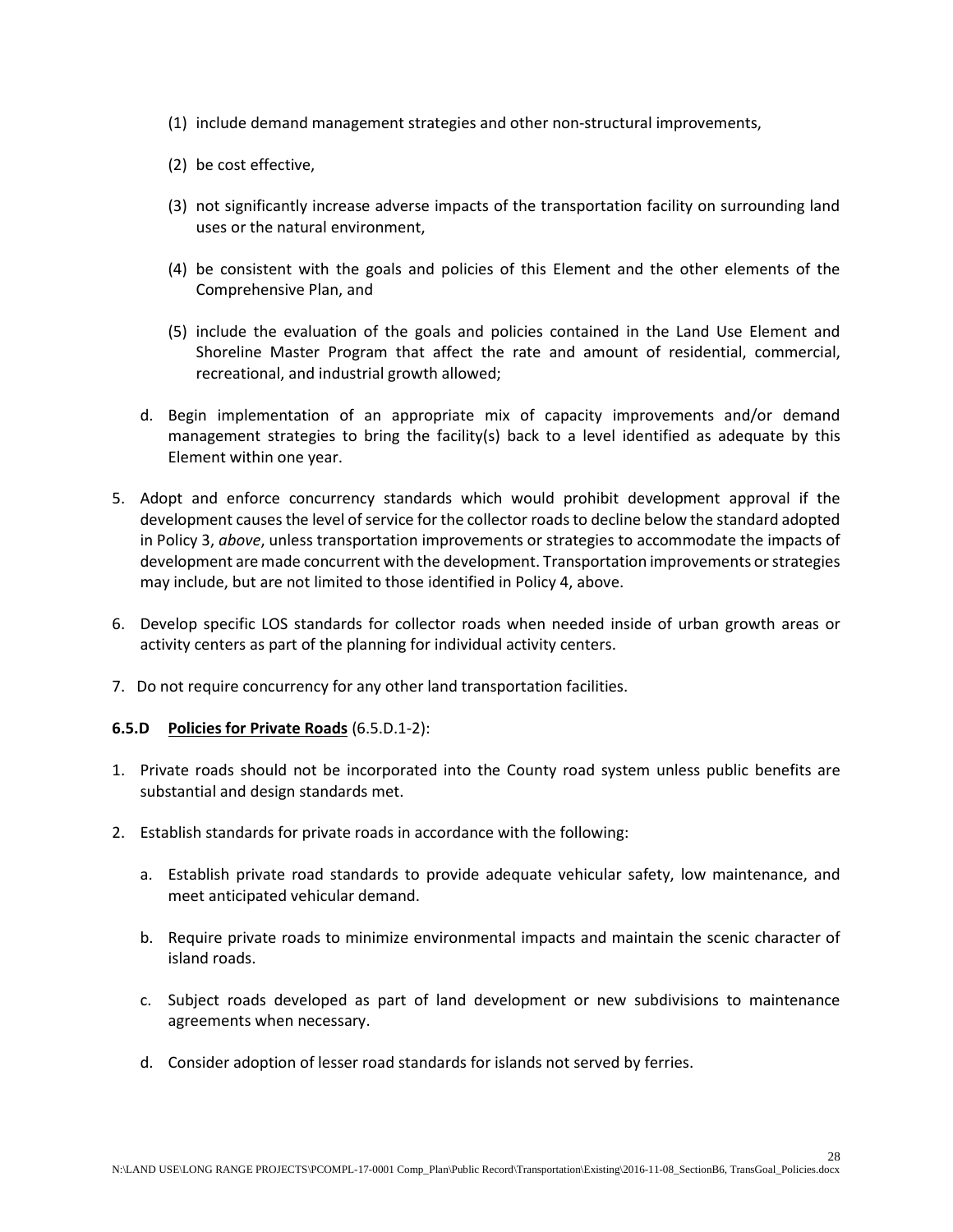e. Require improvements to off-site private roads in approving a land development if these roads serve the development and do not meet applicable design standards.

#### **6.5.E Policies for Parking** (6.5.E.1-7):

- 1. Encourage the development of community parking facilities in all areas designated as activity centers in County land use plans. Shared parking among separate facilities should be provided if other applicable parking requirements allow.
- 2. Provide off-street parking areas open to the public where they would serve transportation facilities or meet community needs.
- 3. Encourage the business community in commercial core areas to provide parking areas in locations where they would relieve traffic congestion and accommodate taxi, van and bus services without disrupting traffic circulation. Design and location should be carefully considered in accordance with applicable area plans.
- 4. Provide parking areas on the nearest ferry-served island to accommodate residents of non-ferry served islands, after considering possible funding mechanisms, costs and benefits, and possible parking lot locations.
- 5. Consider the use of local improvement districts or other administrative and financing structures when desired to build, operate and maintain community parking areas.
- 6. All major transportation facilities should include adequate off-street parking areas.
- 7. All parking areas associated with new public or private development should:
	- a. Include safe ingress and egress;
	- b. Be screened or well setback from roads;
	- c. Reflect adequate design for ease of use;
	- d. Provide for the physically impaired; and
	- e. Provide for alternative forms of transportation.

#### **6.5.F Policies for Mopeds.** (6.5.F.1):

Mopeds are small motorcycles that have less stringent licensing requirements than motorcycles and do not include motorized bicycles. They are important modes of transportation used by residents and visitors to the islands. The use of mopeds, requires planning for the development of transportation facilities and operations that promote safe travelling experiences for all users and benefit the local economy.

1. Promote enforcement of road rules and speed limits, and educate the public how to share the road safely.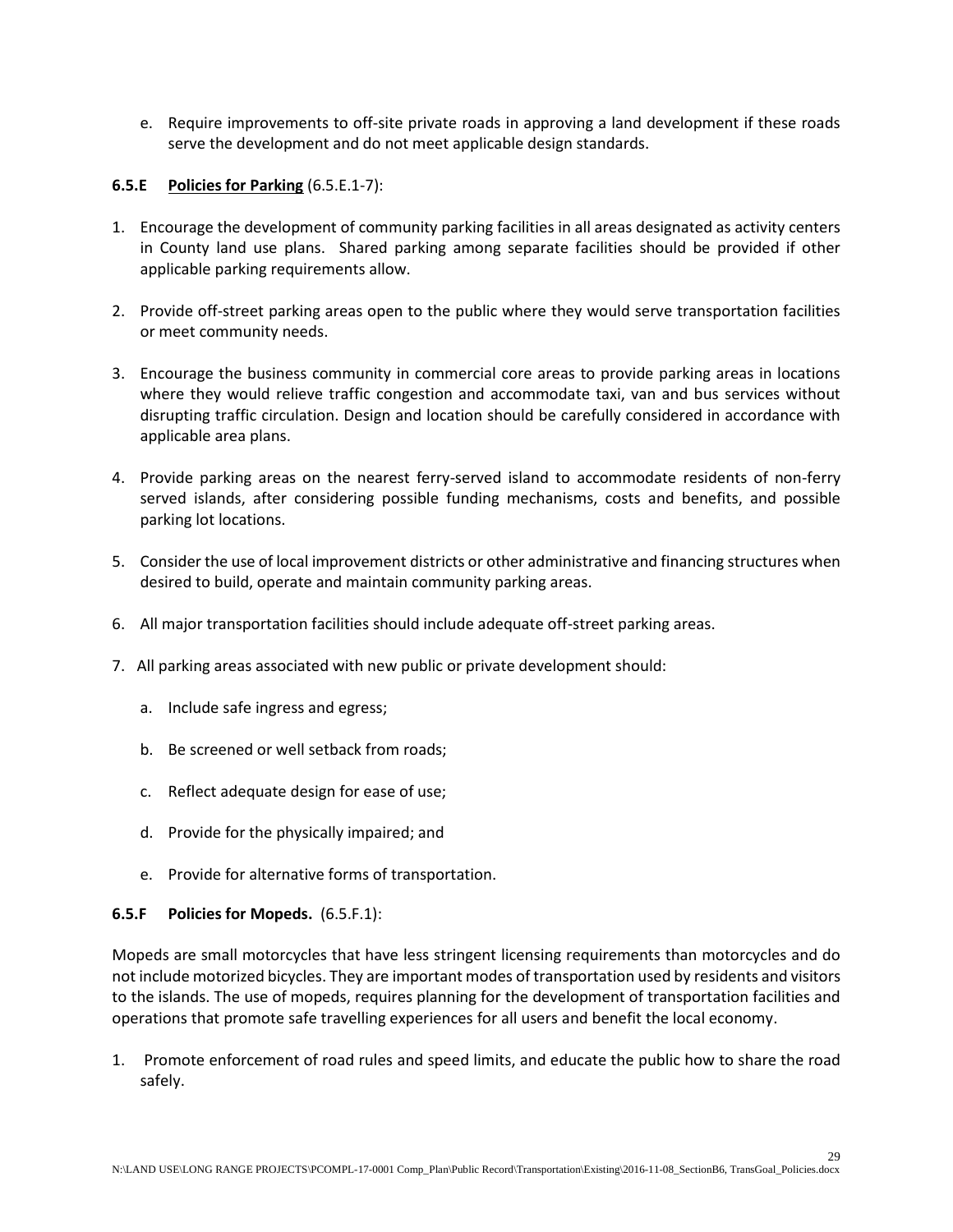- 2. Evaluate the potential to improve safety by reducing the speed limits on high use or other County road segments with unique characteristics considering the legality, usage, season, events and practicality.
- 3. Require that moped vendors provide and enforce the use of protective headgear when required by State law and give written and oral instruction regarding safe operation of mopeds as part of a land use project permit approval.
- 4. Encourage WSF to unload mopeds in a safe and efficient manner.

# **6.5.G Transit Goals and Policies:**

Although San Juan County does not operate a centralized public transit service, many social service, nonprofit and private transit providers are working to meet community transportation needs and fill accessibility gaps identified in the 2010 San Juan County Coordinated Human Services Plan.

# **Goals**

- 1. To encourage and support development of public and private transit and shuttle services.
- 2. To improve access to health and human services, employment, social, educational, recreational and tourism destinations.
- 3. To improve mobility and the quality of life for residents and workers.
- 4. To increase transportation options for tourists and guests.
- 5. To encourage alternatives to the use of single-occupant vehicles.
- 6. To consider transit operations in roadway designs.

# **Policies for Transit** (6.5.G. 1-9):

- 1. Support the development of social service public transit options and the work of nonprofit and private community transportation partners to:
	- a. Reduce the isolation of target populations;
	- b. Increase accessibility to transportation services; and
	- c. Create additional organizational capacity to sustain implementation of community identified transportation needs.
- 2. Support the work of community transportation partners such as San Juan Community Services, Senior Services, Family Resource Centers, San Juan Friends and Neighbors Program, SJ Rideshare, social service organizations and private transportation providers to evaluate public transit needs, further identify opportunities for service coordination and implement actions described in the 2010 San Juan County Coordinated Human Services Transportation Plan.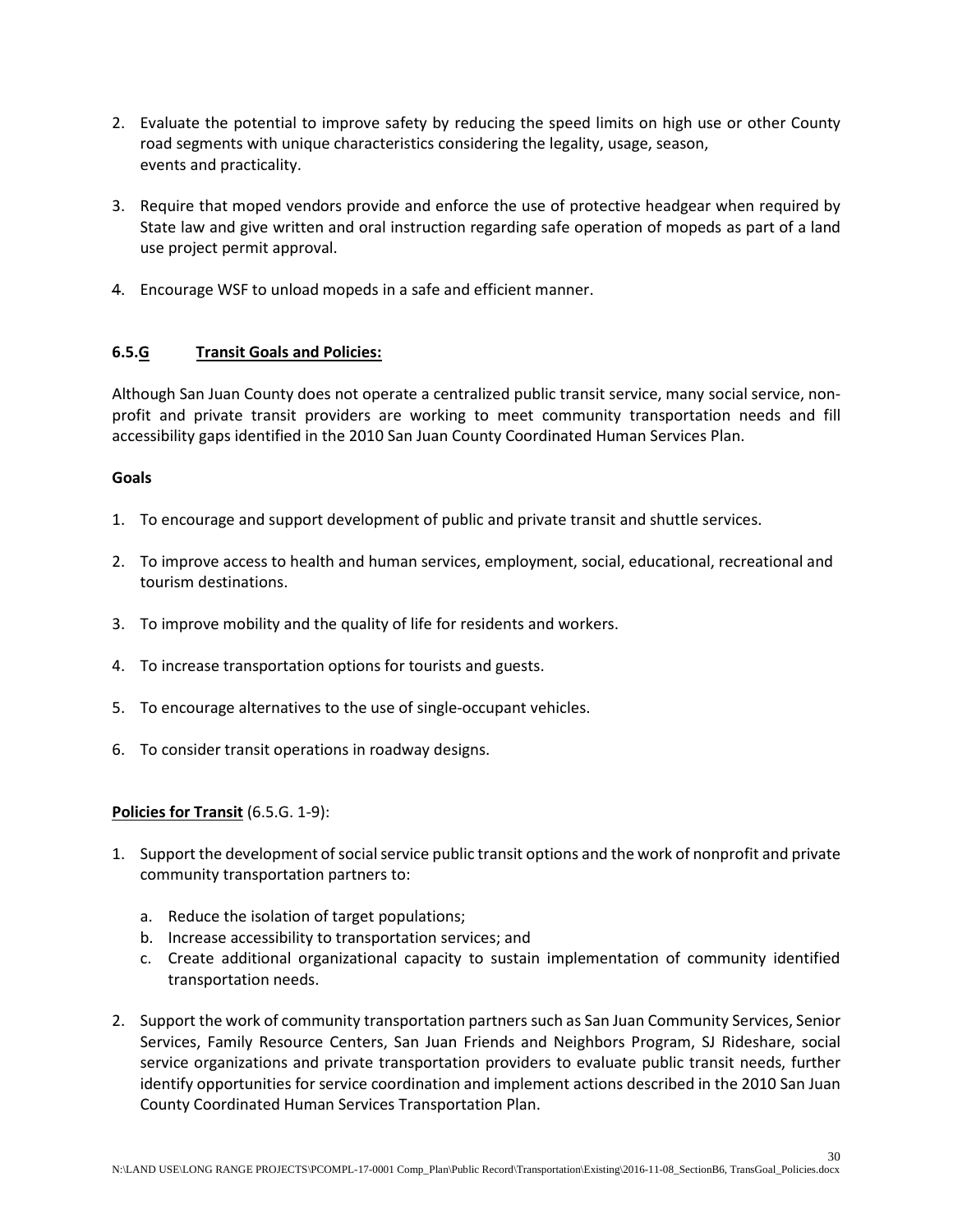- 3. Encourage the development of transportation services that meet the needs of the community, especially individuals with lower incomes, seniors, persons with disabilities, and veterans.
- 4. Support coordinated human services transportation planning that creates improved access to transportation information, develops economies of scale, eliminates inefficiencies and provides greater visibility of transportation options.
- 5. Explore and support the collaborative efforts of community organizations, state and federal partners, and transportation providers to provide cost effective service delivery, increase capacity to serve unmet needs, improve mobility and the quality of transportation services.
- 6. Support community transportation planning efforts focused on gaining a better understanding of the transportation needs of the San Juan Islands, creating new methods of island travel, raising awareness of transportation issues, and exploring private and public funding for new public transportation solutions.
- 7. Leverage community resources to obtain appropriate state and federal funding for transit projects that address both year-round and seasonal transit challenges.
- 8. Coordinate with the WSDOT Public Transportation Division to implement high priority projects identified by the community using the ranking criteria for selecting projects established in the San Juan County 2010 Health and Human Services Transportation Plan.
- 9. Support private and nonprofit efforts to address seasonal tourism travel peaks through the development of transit alternatives.

# **6.6 INTERGOVERNMENTAL AND REGIONAL COORDINATION GOALS AND POLICIES**

San Juan County and the Town of Friday Harbor adopted County-wide Planning Policies(CPPs) in Appendix 2 of this Comprehensive Plan. These CPPs include policies for Transportation Facilities and Strategies that foster alignment of transportation planning priorities and strategies affecting the Town and County. Alignment with the Town of Friday Harbor Comprehensive Plan Transportation Element and subarea plans of this Comprehensive Plan is important for intergovernmental coordination of transportation services and facilities. Consistency with the transportation goals and policies established in the Whatcom and Skagit County Comprehensive Plans related to regional transportation service impacts are also considered in this Transportation Element. Lastly, this section provides guidance for alignment with state transportation plans which is an important component of local and regional transportation planning.

Generally, in Washington, regional transportation plans are developed in conjunction with local plans and County-wide transportation policies. San Juan County does not meet the population requirements for creating its own Regional Transportation Planning Organization (RTPO), but is eligible to join the Skagit-Island RTPO or another RTPO from a neighboring region. The County has chosen not to join a local RTPO but does informally coordinate with the Skagit and other RTPOs and the North Sound Connecting Communities Group (i.e., the Farmhouse Gang).

The following goals and policies address the alignment of transportation plans, and provide guidance on intergovernmental coordination of local, regional and state planning priorities.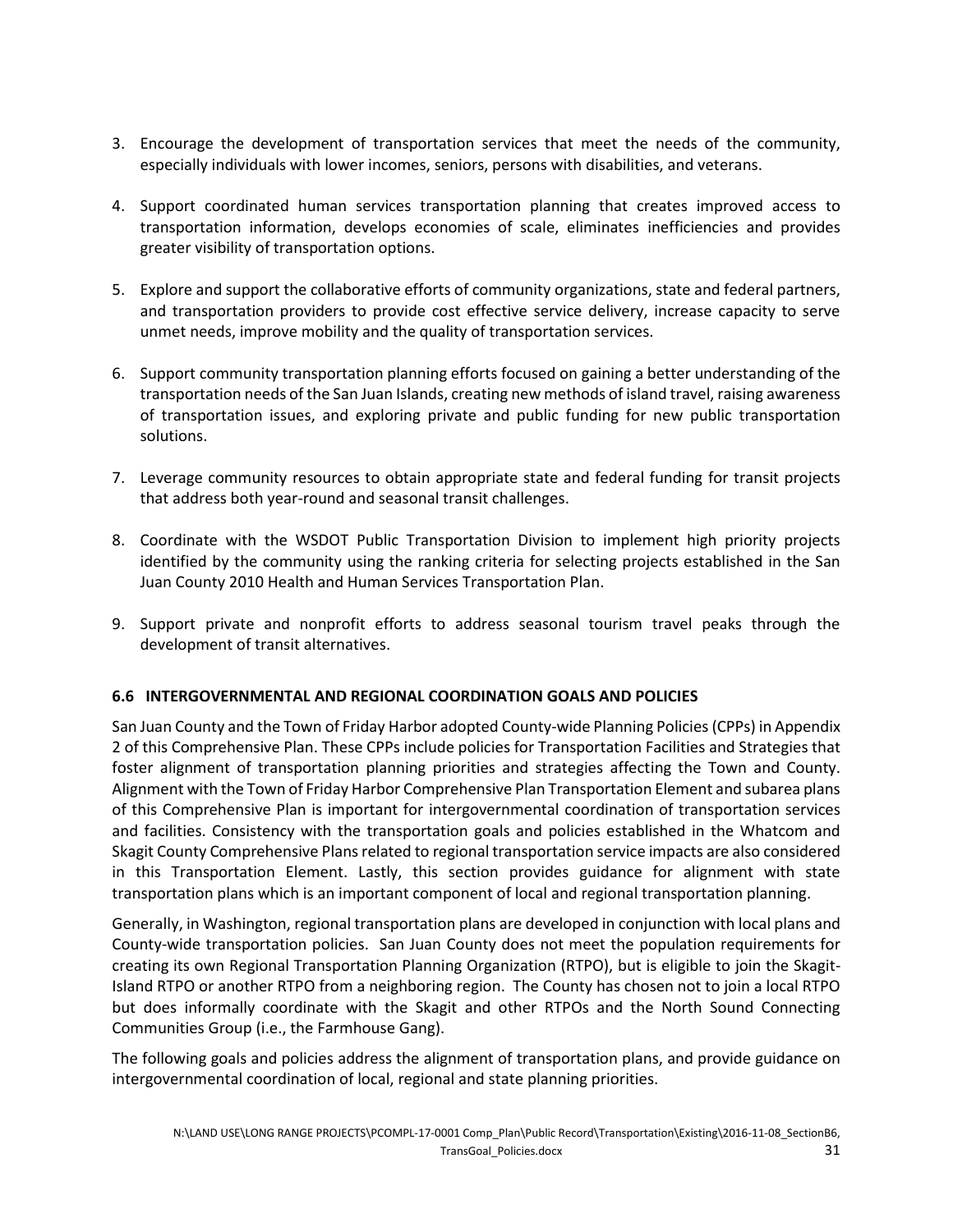# **Goals:**

- 1. To plan, prioritize, and finance transportation improvements in coordination with portions of local, regional and state transportation plans.
- 2. To coordinate with multiple agencies and jurisdictions to facilitate the efficient transportation of people, goods and services to strengthen the local and regional economy.
- 3. To identify common regional transportation issues and work cooperatively with other agencies, jurisdictions and regional organizations to develop solutions to transportation system challenges.
- 4. To collaborate with adjacent jurisdictions and regional interests to lobby for legislation and funding that solves regional transportation issues and the provision of beneficial state transportation facilities and services.

**Policies** (6.6.A.1-17):

- 1. Coordinate with the Town of Friday Harbor to ensure consistency with the County-wide Planning Policies for Transportation Facilities and Strategies adopted in Appendix 2 of this Comprehensive Plan and to facilitate integration of the transportation system.
- 2. Coordinate with the Town of Friday Harbor, Port of Friday Harbor and the WSDOT to plan fair share financial contributions to transportation improvements needed to mitigate regional or island-wide transportation impacts consistent with The Town of Friday Harbor Transportation Element Goal TE-16.
- 3. Coordinate with the Town of Friday Harbor on cooperative funding of road improvements within the Town of Friday Harbor and the Friday Harbor Urban Growth Area Consistent with the Friday Harbor Transportation Element Goal TE 23.
- 4. Cooperate with WSDOT, The Town of Friday Harbor and the Port of Friday Harbor during the development of aviation facilities and consistent with Town of Friday Harbor Comprehensive Plan General Air Transportation Policy TE-33, plan for facilities that:
	- a. Are scaled to serve the needs of Town and Island residents;
	- b. Are planned in a coordinated and comprehensive manner;
	- c. Are planned to protect the character of the Town and its neighborhoods; and
	- d. Are consistent with the policies in the Town and County Land Use Elements.
- 5. Coordinate with the WSF and Town of Friday Harbor to support marine transportation ferry system policies that provide optimum ferry system services and facilities.
- 6. Encourage the development of transit service to reduce vehicular traffic in downtown Friday Harbor and on County roads to support conservation goals consistent with Town of Friday Harbor Comprehensive Plan Policy TE-85.